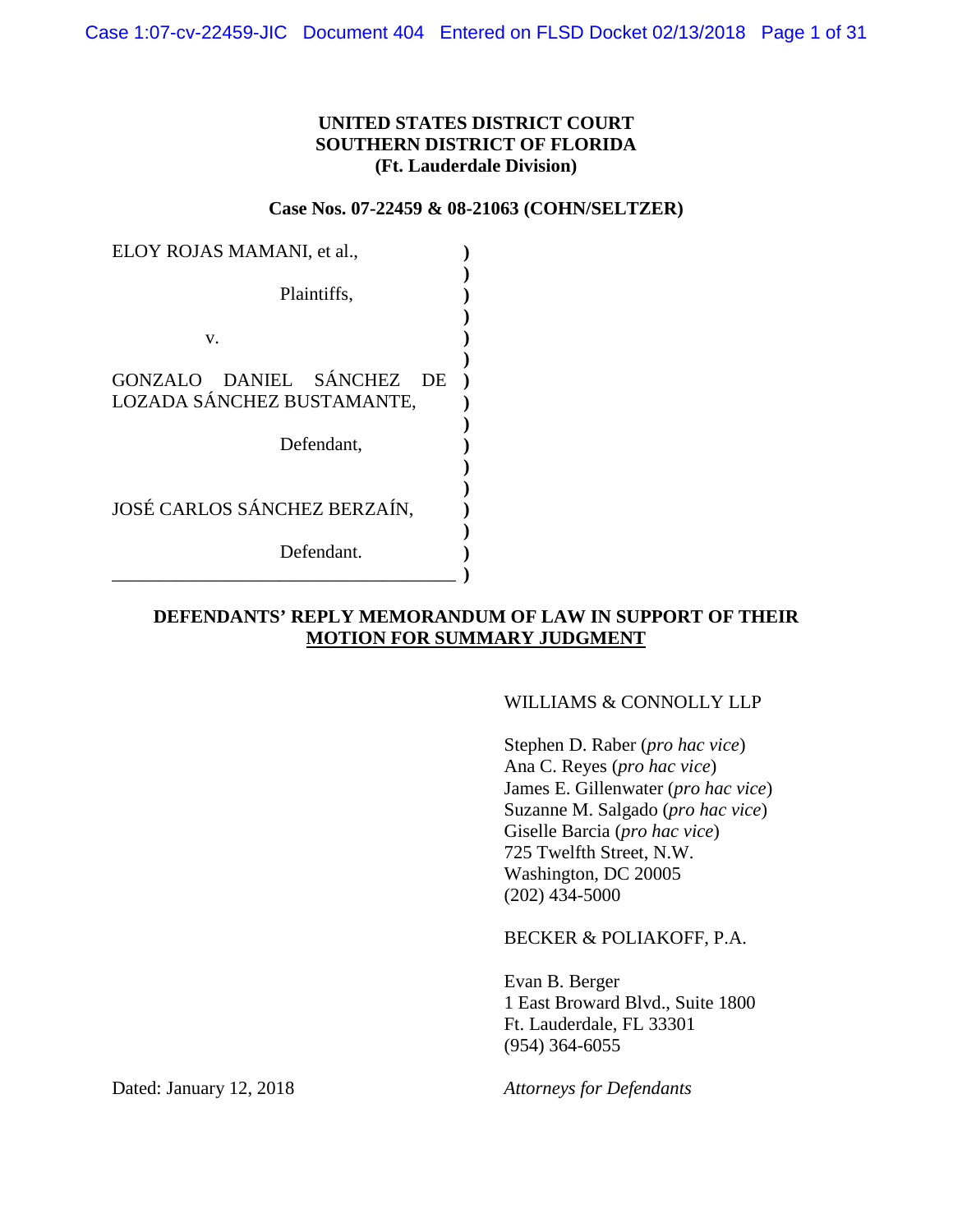# **TABLE OF CONTENTS**

| I.   | Plaintiffs Must Prove Who Committed the Killing and Under What |                                                                       |  |  |
|------|----------------------------------------------------------------|-----------------------------------------------------------------------|--|--|
| Π.   |                                                                | There is No Evidence As to Who Killed the Decedents or Under What     |  |  |
|      | A.                                                             |                                                                       |  |  |
|      | <b>B.</b>                                                      |                                                                       |  |  |
|      | C.                                                             |                                                                       |  |  |
|      | D.                                                             |                                                                       |  |  |
|      | E.                                                             | Lucio Santos Gandarillas Ayala, October 12, Senkata in El Alto 12     |  |  |
|      | F.                                                             | Arturo Mamani and Jacinto Bernabé, October 13, Southern Zone of La    |  |  |
|      | G.                                                             |                                                                       |  |  |
|      | H.                                                             |                                                                       |  |  |
|      | I.                                                             | Plaintiffs Cannot Reduce Their Declarations to Admissible Evidence 16 |  |  |
| III. |                                                                | There Is No Evidence To Support Secondary Liability for Defendants17  |  |  |
|      | A.                                                             |                                                                       |  |  |
|      | <b>B.</b>                                                      |                                                                       |  |  |
| IV.  |                                                                |                                                                       |  |  |
| V.   |                                                                |                                                                       |  |  |
|      |                                                                |                                                                       |  |  |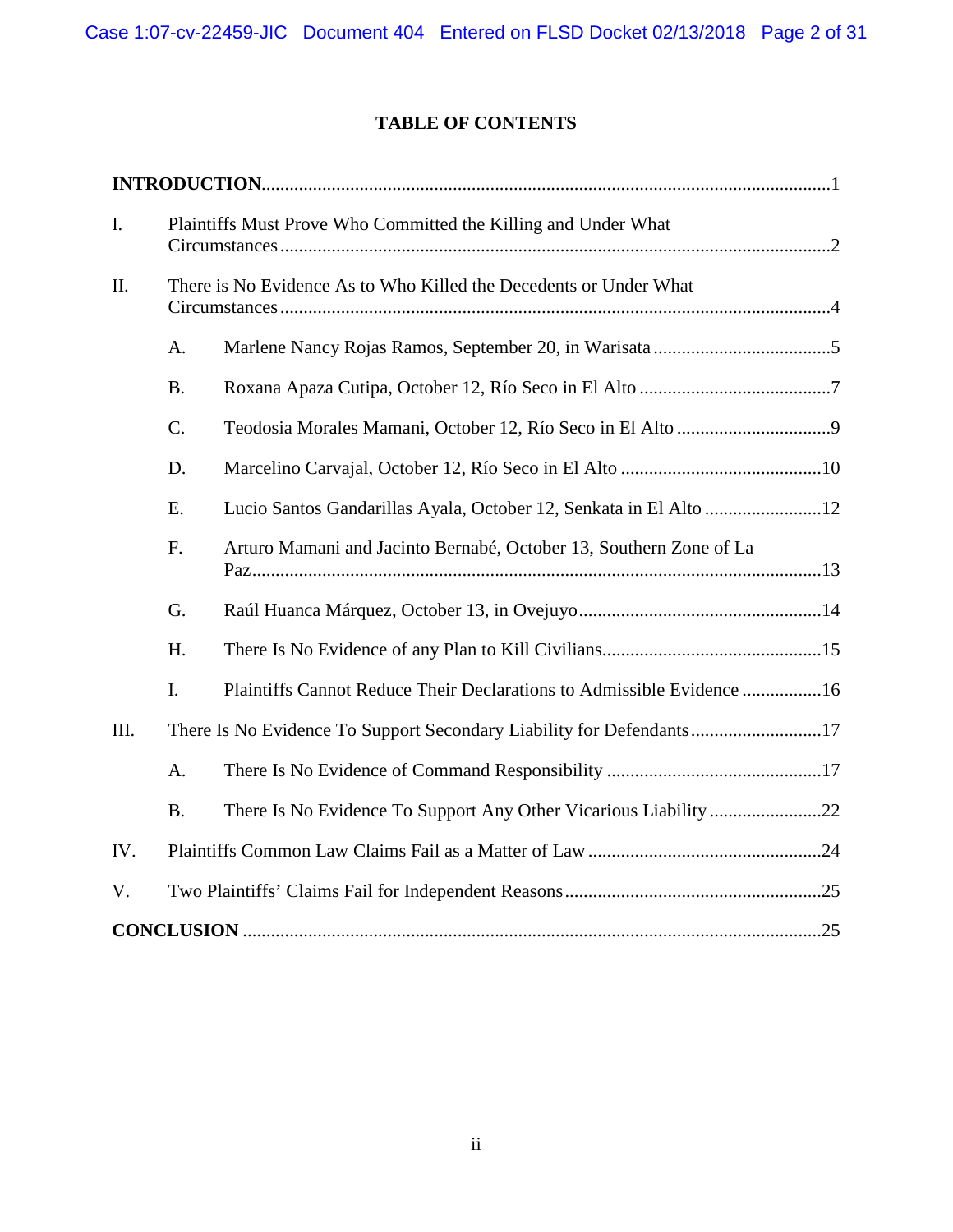Case 1:07-cv-22459-JIC Document 404 Entered on FLSD Docket 02/13/2018 Page 3 of 31

# **TABLE OF AUTHORITIES**

## **FEDERAL CASES**

| In re Chiquita Brands Int'l, Inc. Alien Tort Statute & Shareholder Derivative |
|-------------------------------------------------------------------------------|
| In re Estate of Marcos, Human Rights Litig., 25 F.3d 1467 (9th Cir. 1996)3    |
|                                                                               |
|                                                                               |
|                                                                               |
|                                                                               |
|                                                                               |
|                                                                               |
|                                                                               |
|                                                                               |
|                                                                               |
| Nationmotor Club Inc. v. Stonebridge Cas. Ins., 2013 WL 6729664 (S.D. Fla.    |
|                                                                               |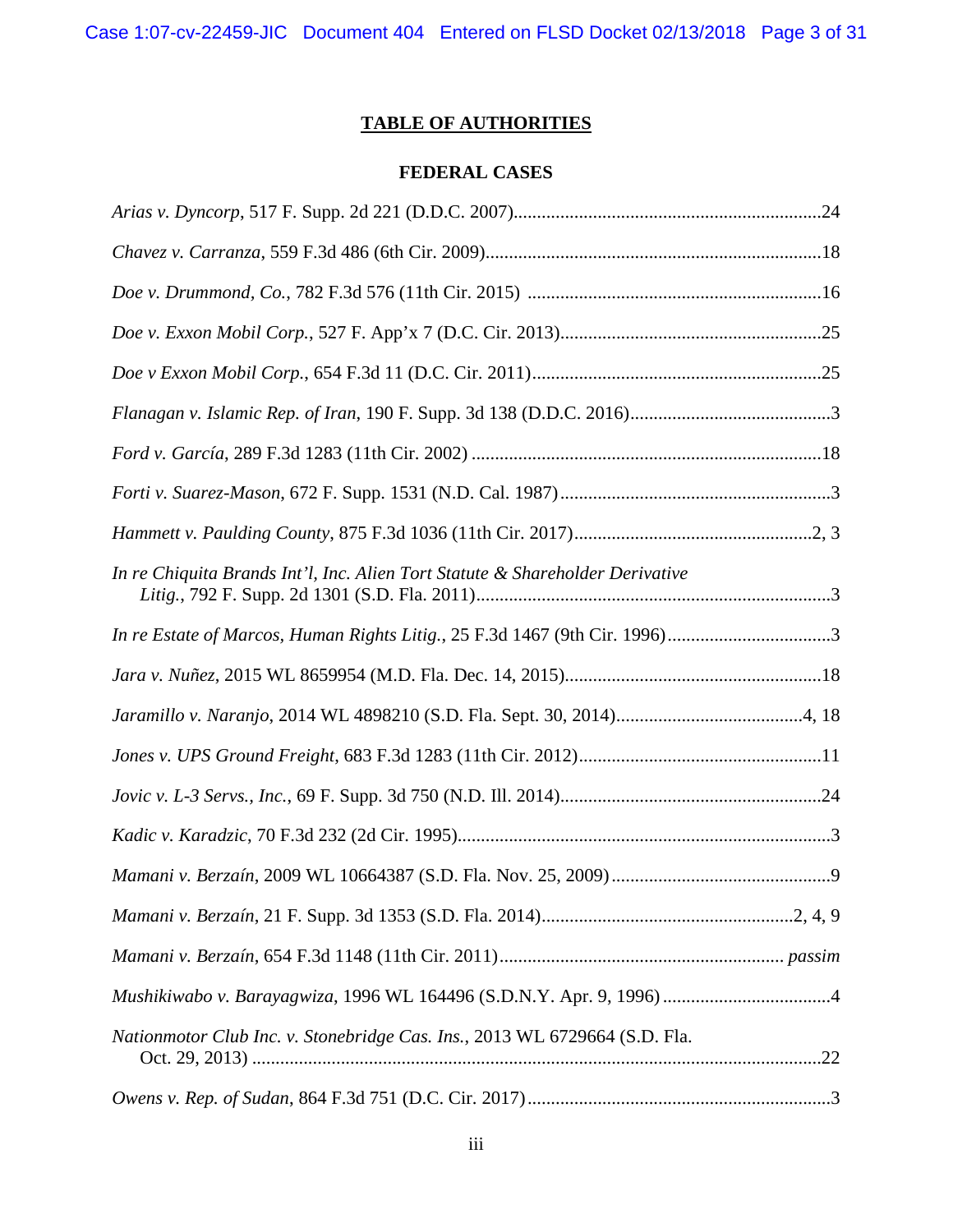| Spadaro v. City of Miramar, 2013 WL 495780 (S.D. Fla. Feb. 7, 2013)11 |  |
|-----------------------------------------------------------------------|--|
|                                                                       |  |
|                                                                       |  |
|                                                                       |  |
|                                                                       |  |
|                                                                       |  |
|                                                                       |  |
|                                                                       |  |

## **STATE CASES**

|--|--|--|--|

## **OTHER AUTHORITIES**

| Case of the "Caracazo" v. Venezuela, Inter-Am. Ct. H.R. (ser. C) No. 58 (Nov. |  |
|-------------------------------------------------------------------------------|--|
| Umetaliev v. Kyrgyzstan, Comm. No. 1275/2004, U.N. Doc. CCPR/C/               |  |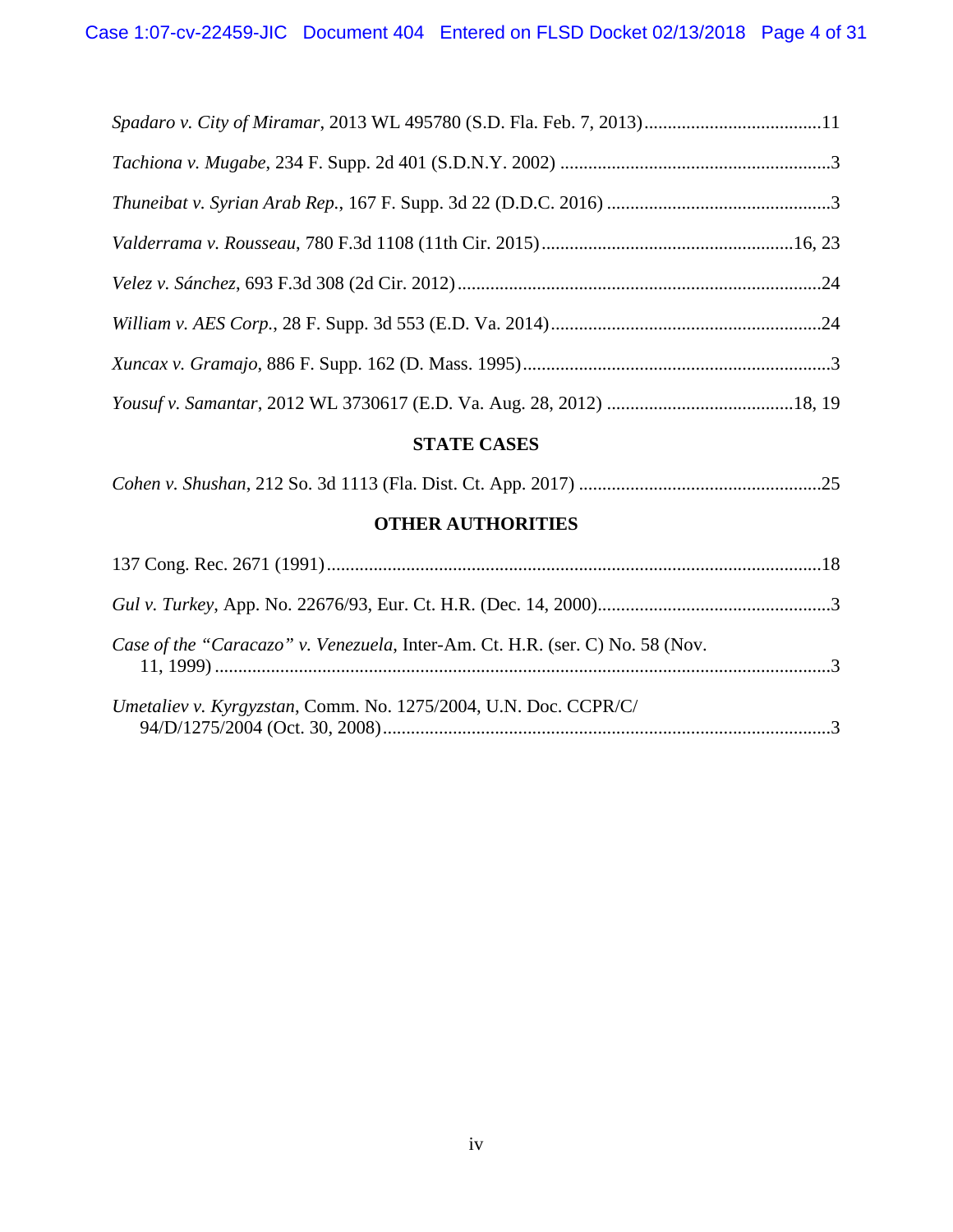#### **INTRODUCTION**

<span id="page-4-0"></span>Plaintiffs paint a vivid picture of the tragic, two-sided violent conflict that occurred in Bolivia in 2003. But they offer no material evidence about the individual circumstances of their decedents' deaths. They fail to address that police and soldiers were injured and killed on each of the days and in each of the areas in which the decedents died. Indeed, their own declarants confirm that police and military were beaten, shot, and killed amidst chaotic social upheaval, and switched to lethal ammunition only *after* their units had been attacked. They identify precisely what the Eleventh Circuit held precludes liability here, that there were "precipitate shootings that occurred during [a] civil uprising." *Mamani v. Berzaín*, 654 F.3d 1148, 1155 (11th Cir. 2011). They offer no evidence that the deaths were extrajudicial killings actionable under the TVPA, much less that Defendants are vicariously liable.

Plaintiffs attach twenty-one declarations and a slew of other exhibits to their Opposition. Hefty, to be sure. But largely, if not entirely, irrelevant and inadmissible at trial. Plaintiffs still do not provide a single eyewitness who can describe the persons who killed their decedents, under what circumstances they were shooting, or why they shot. So there is no evidence that any shooter of any decedent: was a soldier; took a deliberate shot, as opposed to an accidental or negligent or personally motivated shot; did not perceive himself to be under a threat from others; or was acting on orders. Just as the Eleventh Circuit found an inference of a deliberate shooting to be implausible at the motion-to-dismiss stage, *id.*, drawing such an inference on the current record would be entirely speculative. The evidentiary black hole precludes Plaintiffs' claims as a matter of law.

The Eleventh Circuit already has held—in this case—that "[f]acts suggesting some targeting are not enough to state a claim of extrajudicial killing." *Mamani*, 654 F.3d at 1155. The claims fail because "alternative explanations (other than extrajudicial killing) *for the pertinent . . . deaths* easily come to mind." *Id.* (emphasis added). And Plaintiffs offer no evidence that the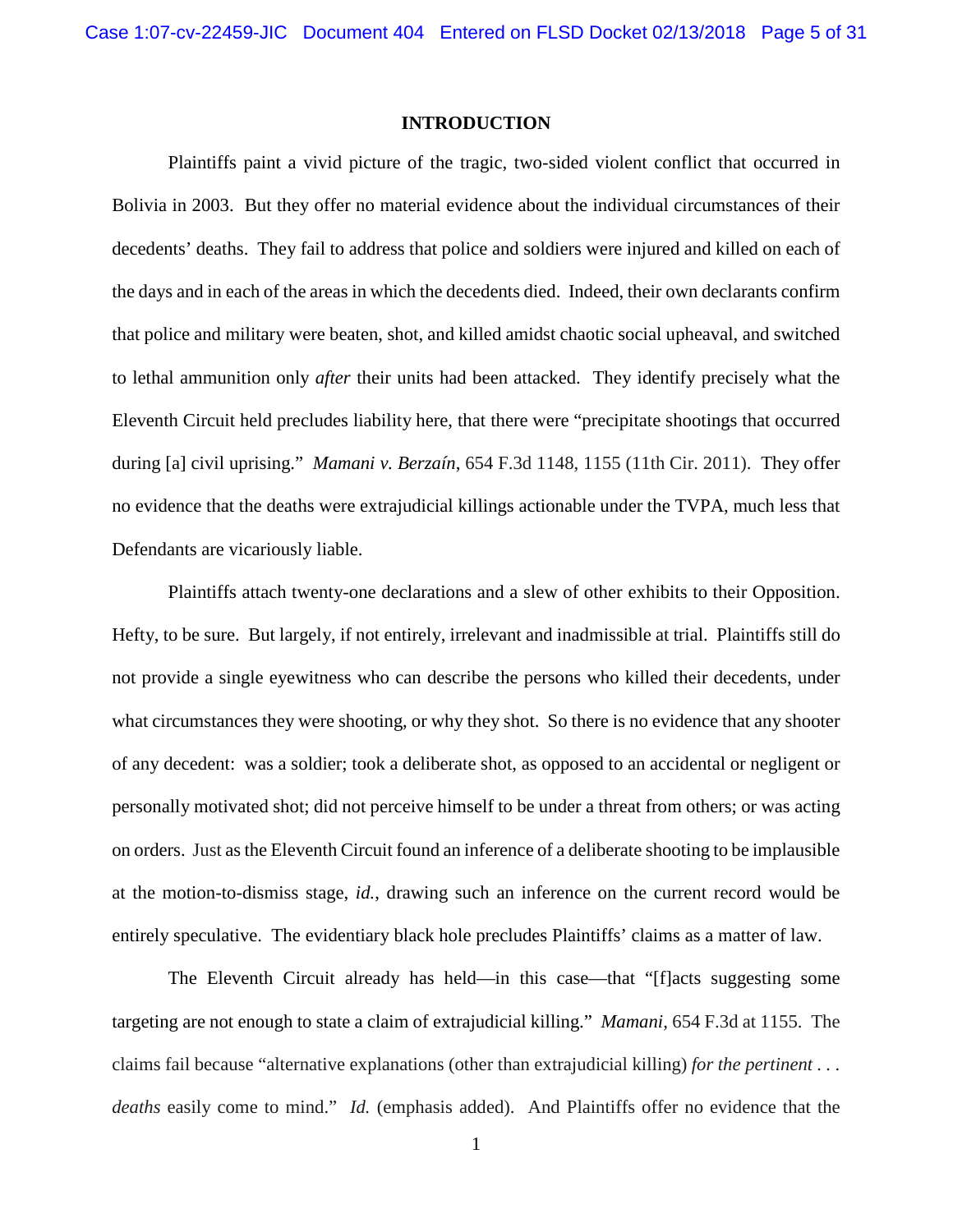shootings were "linked to defendants" based on "what these defendants personally did," *id.*, or anything "sufficient to plausibly suggest that *their relatives' deaths* had been 'deliberate.'" *Mamani v. Berzaín*, 21 F. Supp. 3d 1353, 1374 (S.D. Fla. 2014) (emphasis added).

Plaintiffs also fail to establish vicarious liability. They rely primarily on command responsibility but provide no evidence that Defendants had "effective control" of the military. Defendants lacked authority to give operational orders to soldiers in Bolivia; that authority belonged to the Commander in Chief, a post that neither the President nor Minister of Defense held. Plaintiffs cite no case holding that high-level decision making by civilians is sufficient to state a command responsibility claim, much less in the context of a violent civil uprising.

#### <span id="page-5-0"></span>**I. Plaintiffs Must Prove Who Committed the Killing and Under What Circumstances**

The Eleventh Circuit recently confirmed that a plaintiff cannot survive summary judgment on the record Plaintiffs have here. In *Hammett v. Paulding County*, 875 F.3d 1036 (11th Cir. 2017), the court considered a qualified immunity action where the plaintiff alleged that the police fired on him without justification. It affirmed summary judgment for the defendants because "[t]he bullet hole in the wall and the location of Hammett's wounds, by themselves, tell us essentially nothing about what happened. There are infinite possible permutations that would explain how the bullets ended up where they did during the brief and chaotic scuffle that occurred." *Id.* at 1050. The Plaintiff asked the court to infer that Hammett "surrendered and retreated," but the court rejected that because, "the assertion that he did is pure speculation." *Id*. It concluded, "the mere fact that the record, when viewed in the light most favorable to Plaintiff, is theoretically not inconsistent with [plaintiff's] narrative, is not enough to survive summary judgment." *Id.* 

Plaintiffs fare no better. They ask the Court to make inference upon inference—infer that a soldier shot their decedents, then infer that the soldier took an intentional shot, then infer that the soldier knew he was shooting at an unarmed civilian and did not perceive himself to be under any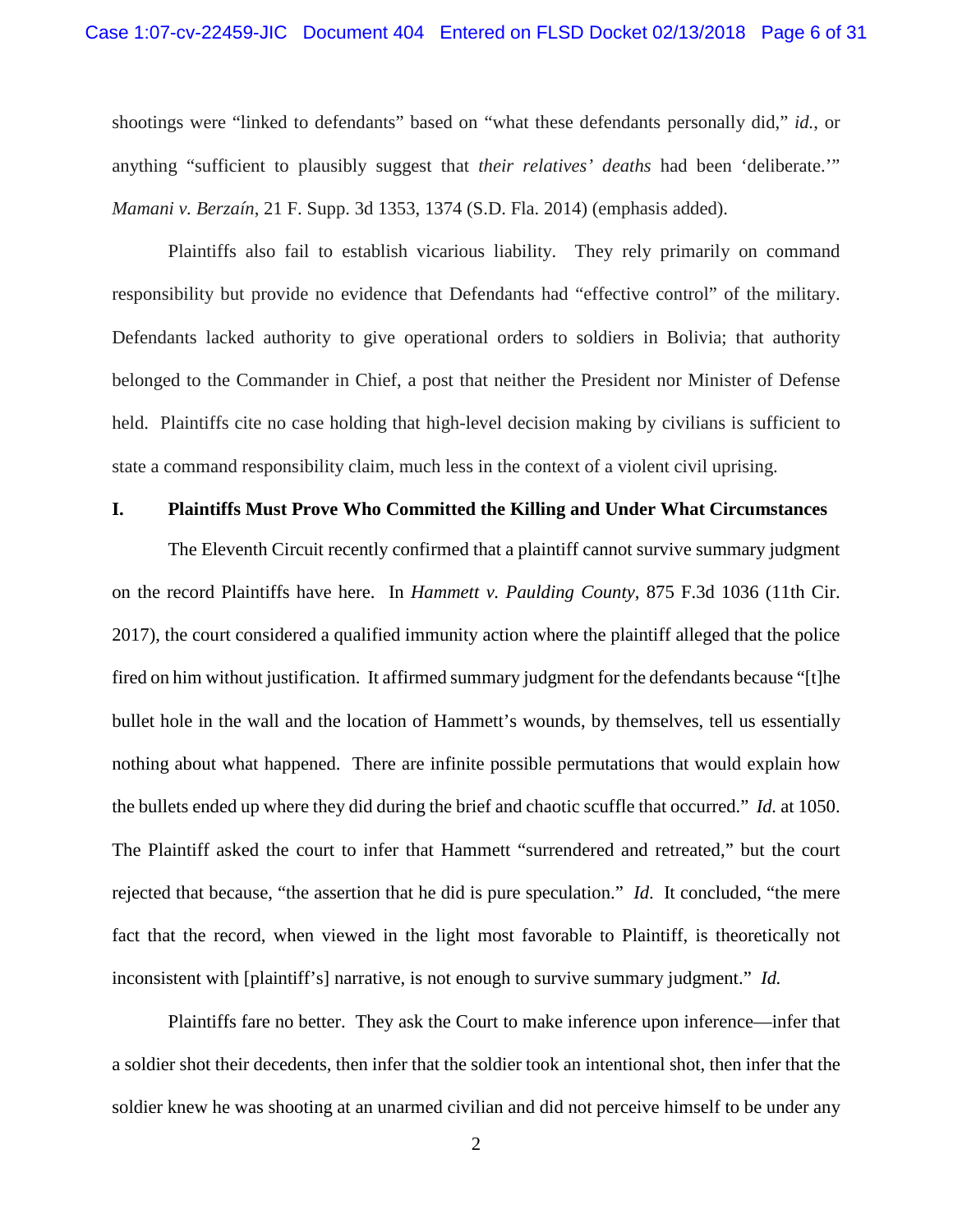threat, and then infer that the soldier took the shot based on some order from Defendants as opposed to personal reasons. There is no evidence to support the first speculative inference, much less every inference thereafter. *See id*. at 1049-50 (though all reasonable inferences are drawn in the nonmoving party's favor, "an inference based on speculation and conjecture is not reasonable," and "though factual inferences are made in [Plaintiff's] favor, this rule applies only 'to the extent supportable by the record.'").

Plaintiffs attempt to shore up their case by providing four pages of legal citations. These citations serve only to highlight the evidence that they need but do not have. Every single cited case had either specific allegations on a motion to dismiss, or direct evidence in later proceedings, that the decedents were killed deliberately and by state actors.<sup>[1](#page-6-0)</sup> And in each of the cases, the plaintiffs described precisely how the killing was connected to a soldier and a deliberate attack. Plaintiffs do not identify any case in which a claim proceeded based on the conjecture that the

<span id="page-6-0"></span> <sup>1</sup> *See* Opp. at 12-16 (citing *Owens v. Rep. of Sudan*, 864 F.3d 751, 770 (D.C. Cir. 2017) (decedents were intentionally killed by a terrorist bomb); *Flanagan v. Islamic Rep. of Iran*, 190 F. Supp. 3d 138, 163 (D.D.C. 2016) (same); *Thuneibat v. Syrian Arab Rep.*, 167 F. Supp. 3d 22, 35-36 (D.D.C. 2016) (same); *Umetaliev v. Kyrgyzstan*, Comm. No. 1275/2004, U.N. Doc. CCPR/C/ 94/D/1275/2004 (Oct. 30, 2008) (six eyewitnesses saw militia in car intentionally shoot decedent); *In re Chiquita Brands Int'l, Inc. Alien Tort Statute & Shareholder Derivative Litig.*, 792 F. Supp. 2d 1301, 1354-55 (S.D. Fla. 2011) (paramilitary members intentionally killed decedents); *Kadic v. Karadzic*, 70 F.3d 232, 244 (2d Cir. 1995) (decedents were killed by Bosnian–Serb military forces "under [defendant's] command and with the specific intent of destroying [plaintiffs'] ethnicreligious groups"); *Tachiona v. Mugabe*, 234 F. Supp. 2d 401, 420 (S.D.N.Y. 2002) (each plaintiff was killed by organized groups of members of the country's ruling party); *Forti v. Suarez-Mason*, 672 F. Supp. 1531, 1537-38 (N.D. Cal. 1987) ("police and military officials" seized and killed plaintiff's family members); *In re Estate of Marcos, Human Rights Litig.*, 25 F.3d 1467, 1469 (9th Cir. 1996) (killings were committed by military intelligence personnel); *Xuncax v. Gramajo*, 886 F. Supp. 162, 171 (D. Mass. 1995) (plaintiffs were tortured by "military forces under [defendant's] command"); *Gul v. Turkey*, App. No. 22676/93, Eur. Ct. H.R. (Dec. 14, 2000) (finding a human rights violation where evidence conclusively showed soldiers purposefully fired at least fifty shots at victim without justification); *Case of the "Caracazo" v. Venezuela*, Inter-Am. Ct. H.R. (ser. C) No. 58 (Nov. 11, 1999) (not an extrajudicial killing claim)).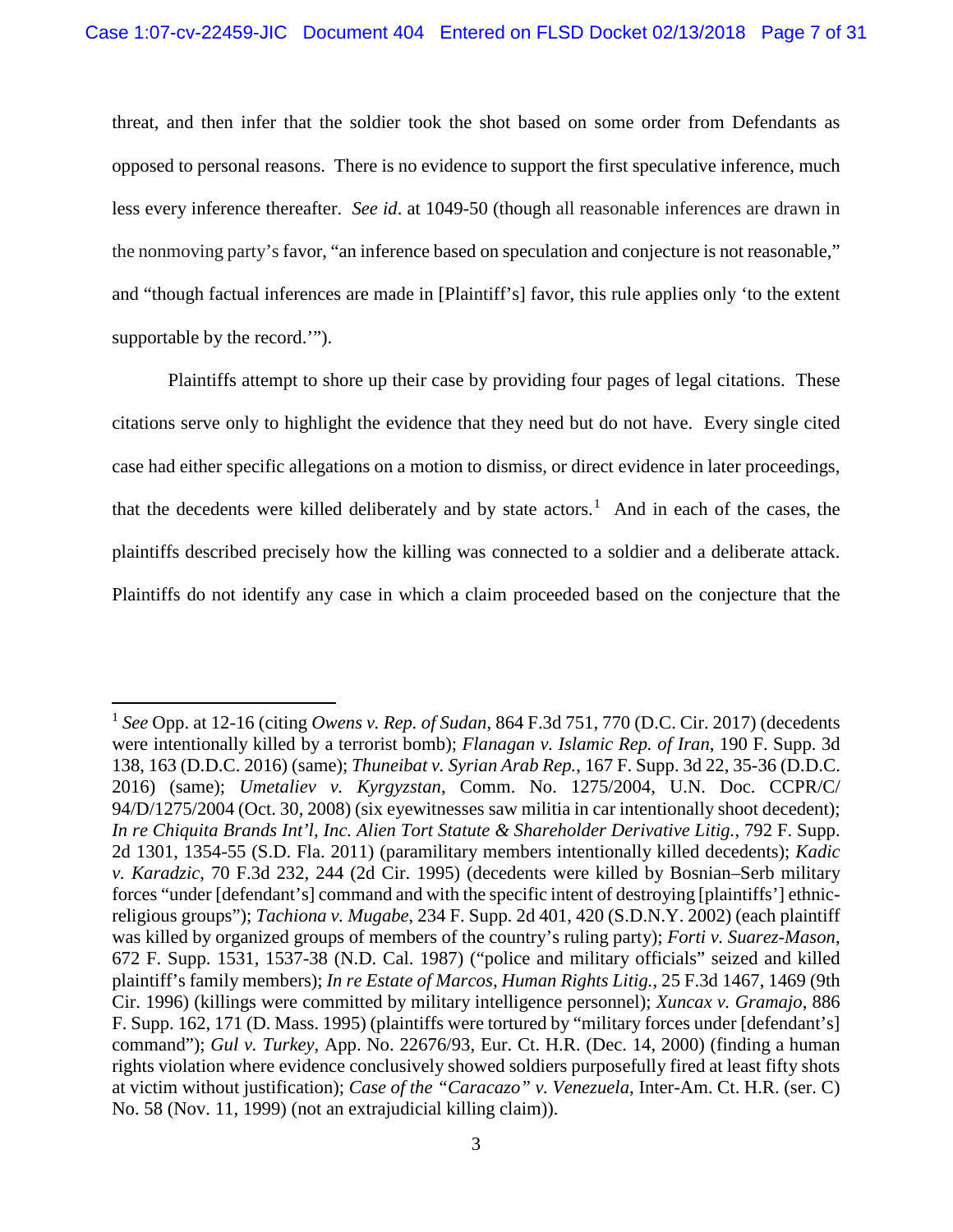military deliberately killed the decedent. This is notable given that Plaintiffs scoured cases in the United States *and* internationally.

Plaintiffs argue that the perpetrators need not "identify particular persons as the targets." Pls.' Opp. Defs.' Mot. Summ. J. ("Opp.") 12-13. Even if accurate, that claim is irrelevant. Plaintiffs must show proof that the decedents were killed extrajudicially and by a state actor—that lack of proof here warrants dismissal. In *Jaramillo v. Naranjo*, cited by Plaintiffs, the court *rejected* one plaintiff's claim because she did not plead sufficient facts to connect a state actor with the individual that killed the decedent. [2](#page-7-1)014 WL 4898210, at  $*12$  (S.D. Fla. Sept. 30, 2014).<sup>2</sup>

Plaintiffs also claim that "this Court held that Plaintiffs had stated a claim for extrajudicial killings without any allegations as to the identity of individual shooters." Opp. at 14. To be sure, the Court did not require that Plaintiffs know the shooter's name. But the Court did require allegations that each decedent was killed by a "soldier." *Mamani*, 21 F. Supp. 3d at 1374-75. The evidence found sufficient in *Mushikiwabo v. Barayagwiza*, 1996 WL 164496 (S.D.N.Y. Apr. 9, 1996), cited by Plaintiffs, is instructive by contrast. There a plaintiff established that, "militia shot down the door of his parents' home, hacked his parents to death with machetes and shot two of his brothers to death." *Id*. at \*1.

#### <span id="page-7-0"></span>**II. There is No Evidence As to Who Killed the Decedents or Under What Circumstances**

Plaintiffs must adduce sufficient evidence that "state actors" killed their decedents, in a "deliberate" fashion, "in the sense of being undertaken with studied consideration and purpose," and in a manner connected to Defendants. *Mamani*, 654 F.3d at 1155. Liability does not attach if

<span id="page-7-1"></span> $2$  The United States has not recognized killings of bystanders as an extrajudicial claim under international law, as Plaintiffs argue. Opp. at 13 n.8. Neither of the two State Department country reports makes such a statement. Moreover, the Eleventh Circuit's rulings concerning extrajudicial killings are the controlling precedent here.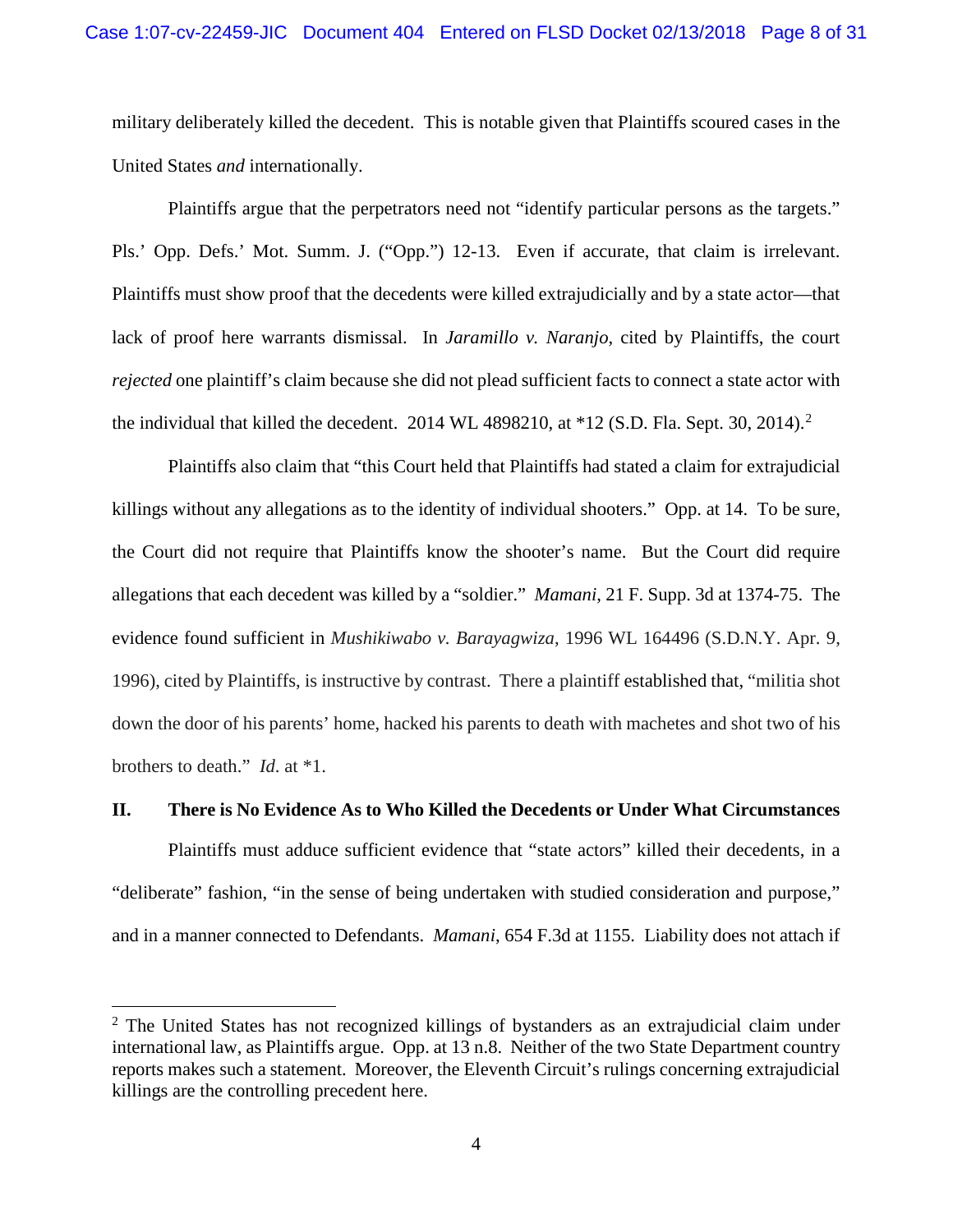the deaths "could *plausibly have been* the result of precipitate shooting during an ongoing civil uprising," or if "the alleged deaths *are compatible with* accidental or negligent shooting (including mistakenly identifying a target as a person who did pose a threat to others), individual motivations (personal reasons) not linked to defendants, and so on." *Id*. Plaintiffs adduce no evidence that their decedents were killed by state actors, much less deliberately or connected to Defendants.

#### **A. Marlene Nancy Rojas Ramos, September 20, in Warisata**

<span id="page-8-0"></span>Plaintiffs point to four pieces of evidence in support of their claims concerning Marlene. CSMF  $\P$  255.<sup>[3](#page-8-1)</sup> None of it is eyewitness testimony to the shooting, and it confirms that soldiers did not shoot until *after* they were attacked and a soldier killed. *First*, Plaintiffs cite the declaration of Edwin Aguilar Vargas, a conscript who, starting on September 15, was working patrols in El Alto. During those five days of non-violent protests, the unit did not shoot. On September 20th, as his unit arrived in Warisata, he saw "tear gas and heard sounds of bullets or dynamite blasts or firecrackers." Resp. CSMF ¶ 243. Mr. Vargas does not say those came from the military; they could have come from protestors who were known to use dynamite and were armed in the area. SMF ¶¶ 44-52. Around 3:00 p.m., he saw that a member of his unit, Sergio Vargas Castro, was injured by a gunshot wound; he ultimately died. Resp. CSMF ¶ 243. Other evidence confirms, and Plaintiffs' experts concede, that armed civilians ambushed the military in Warisata. SMF  $\P\P$  45-52.

Mr. Vargas's declaration is a rather sanitized version of his testimony at the Trial of Responsibilities. There, Mr. Vargas confirmed that an order to shoot occurred only after a fellow

<span id="page-8-1"></span><sup>&</sup>lt;sup>3</sup> "SMF" refers to Defendants' Statement of Material Facts in Support of Their Motion for Summary Judgment. Dkt. 320. "CSMF" refers to Plaintiffs' Counterstatement of Material Facts. (Unfiled). "Reply SMF" refers to Defendants' reply to the portion of Plaintiffs' CSMF that responds to Defendants' SMF. "Resp. CSMF" refers to Defendants' reply to Plaintiffs' "additional facts" section of their CSMF.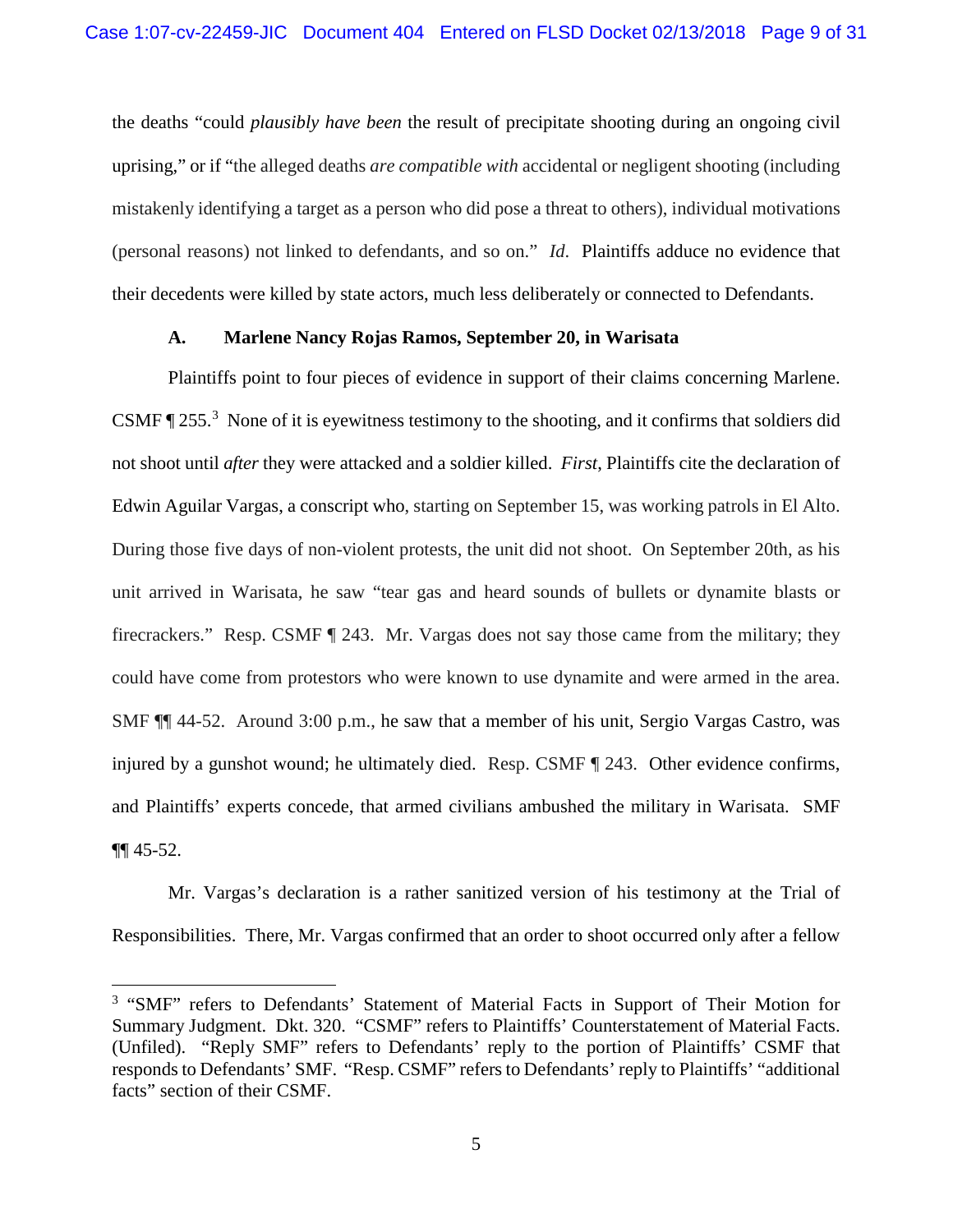soldier had been killed and police had been injured. "The police were shouting, we saw injured people [including police], and the police wanted us to shoot, but no, at that point we did not have the order." Resp. CSMF ¶ 243. When the order did come, it was not just to shoot anywhere, it was to shoot "to the hills," precisely where the gunfire hitting the police was coming from. *Id.* Mr. Vargas saw "people stationed in trees," *id.*, which corroborates military reports that individuals were shooting at the military from trees, SMF  $\P$ 45 ("crossfire was received from . . . people positioned in the trees"). And the scene was chaotic, particularly because the initial response was to use only tear gas: "there was much smoke and the [tear] gas that the police was throwing with the instructors, the wind was blowing against us, and we could not see anything.<sup>[4](#page-9-0)</sup> We could hear the sound of dynamite" coming from in front of the trucks. Resp. CSMF ¶ 243. Soldiers initially "did not know which one of [their] comrades" had been killed because all those who had been fired on "were covered in blood." *Id.*

Amidst this chaos—with smoke from tear gas clouding views; the sounds of dynamite exploding near the soldiers; protestors stationed in trees and in the hills; injured police and a dead soldier—Mr. Vargas claims that a lieutenant ordered as follows: "Anyone who moved, we were to shoot below the belt. Anyone with dynamite or guns, we were to shoot above the belt." Resp. CSMF ¶ 250. Under the circumstances, an order to shoot *below* the waist, and above the waist only if the soldier can see that the individual is holding a deadly weapon, is incompatible with an order to kill unarmed civilians for no reason. *Id.* It is a defensive order. Whether that order went

<span id="page-9-0"></span><sup>&</sup>lt;sup>4</sup> The fact that Mr. Vargas, "could not see anything" because of the "smoke and the [tear] gas" explains why he would not see the armed protestors identified in the State Department Cables, military diaries, and police reports. SMF ¶¶ 44, 45; Resp. CSMF ¶ 243. He further claims that in that same area where he could not see, he saw soldiers "shooting into houses and at windows." As found by the Bolivian Prosecutor's office, armed protestors were firing at soldiers "from local homes" in Warisata around the time Marlene was struck. SMF ¶ 44.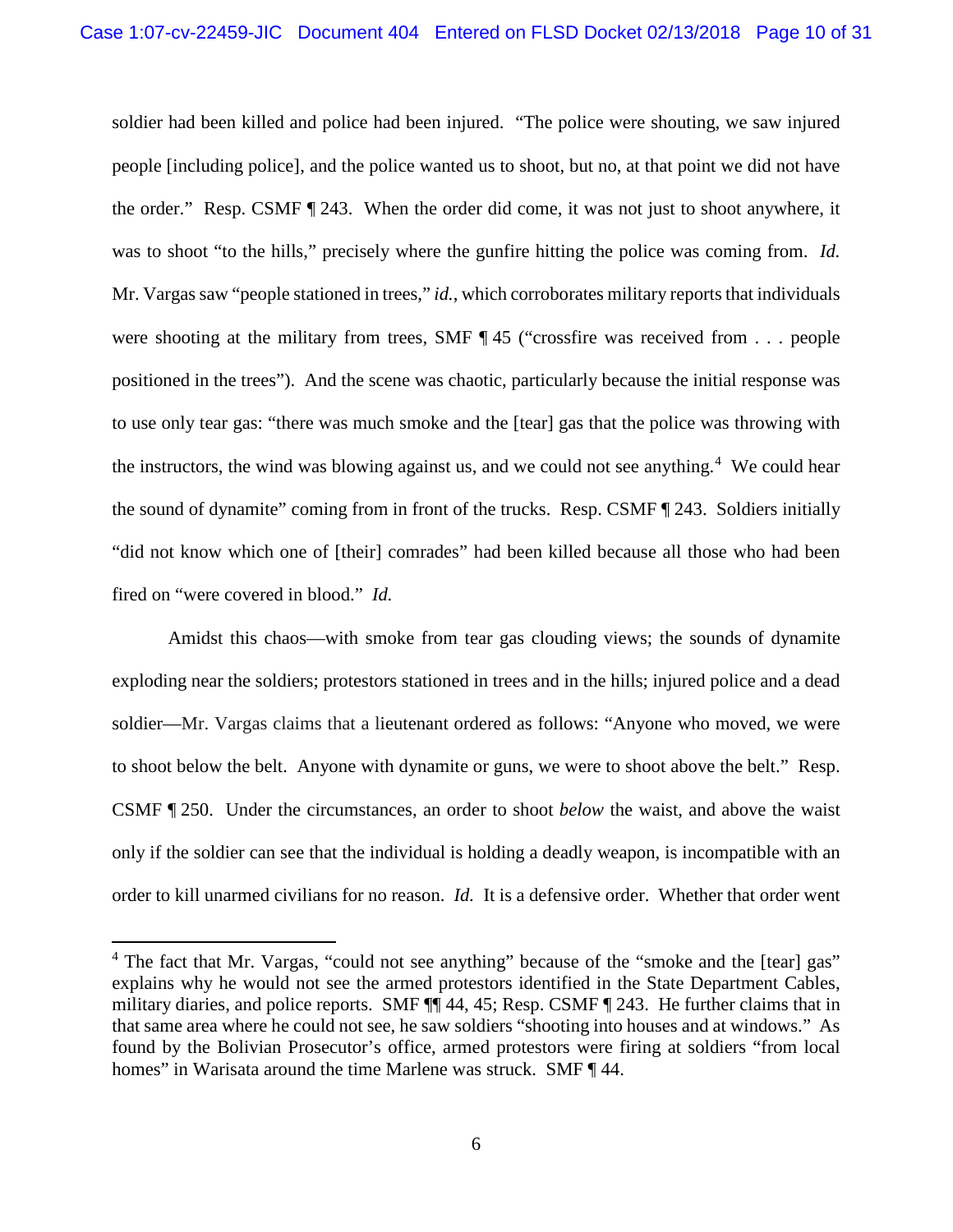too far in terms of military defense makes no difference. This case is about extrajudicial killings, not the proper military response to an armed ambush. The order—as described by Mr. Vargas shows that no soldier was ordered to kill unarmed civilians deliberately. And it cannot support a conclusion that a soldier shot Marlene or shot her deliberately, as opposed to someone shooting her accidentally or negligently or under the mistaken belief that she was a threat.

*Second*, Plaintiffs rely on Marlene's father Mr. Mamani, who conceded he did not see any soldier shoot towards his house. SMF ¶ 57. His speculative testimony that a soldier shot Marlene cannot be considered because he admits he did not see the shooting and was not even at home when it occurred. SMF  $\P$  54, 57, 59. Based on what he did observe, he conceded that Marlene could have been shot: "By mistake, it could have been." SMF ¶ 59. And although he claims not to have seen any armed protestors in the hills, he conceded he was there for only a few minutes and that "there were whole areas" that he could not see. Resp. CSMF ¶ 255. For example, he did not see the police and soldiers get shot in Warisata. *Id*.

*Third*, Plaintiffs rely on Mr. Hayden, whose testimony is inadmissible and who, in any event, concedes that "armed protestors . . . were in the hills behind [Marlene's] home" and that it was possible for a shooter to "be shooting into the hills and accidentally shoot [Marlene's] house." Reply SMF ¶ 59.

*Fourth*, Plaintiffs refer to a ballistics report describing a 7.62 bullet, which is irrelevant because it makes no finding that that bullet struck Marlene. SMF ¶ 60. Also, armed protestors fired 7.62 bullets in Warisata that day—a police officer was shot with a 7.62 bullet. *Id.* ¶ 51.

#### **B. Roxana Apaza Cutipa, October 12, Río Seco in El Alto**

<span id="page-10-0"></span>Plaintiffs offer no admissible evidence that Roxana was shot by the military. Hernán Apaza Cutipa testified he did not see his sister get shot, nor did anyone else. Resp. CSMF ¶ 297. He acknowledged that she could have been hit by a stray bullet. *Id.*; SMF ¶ 100. Indeed, he stated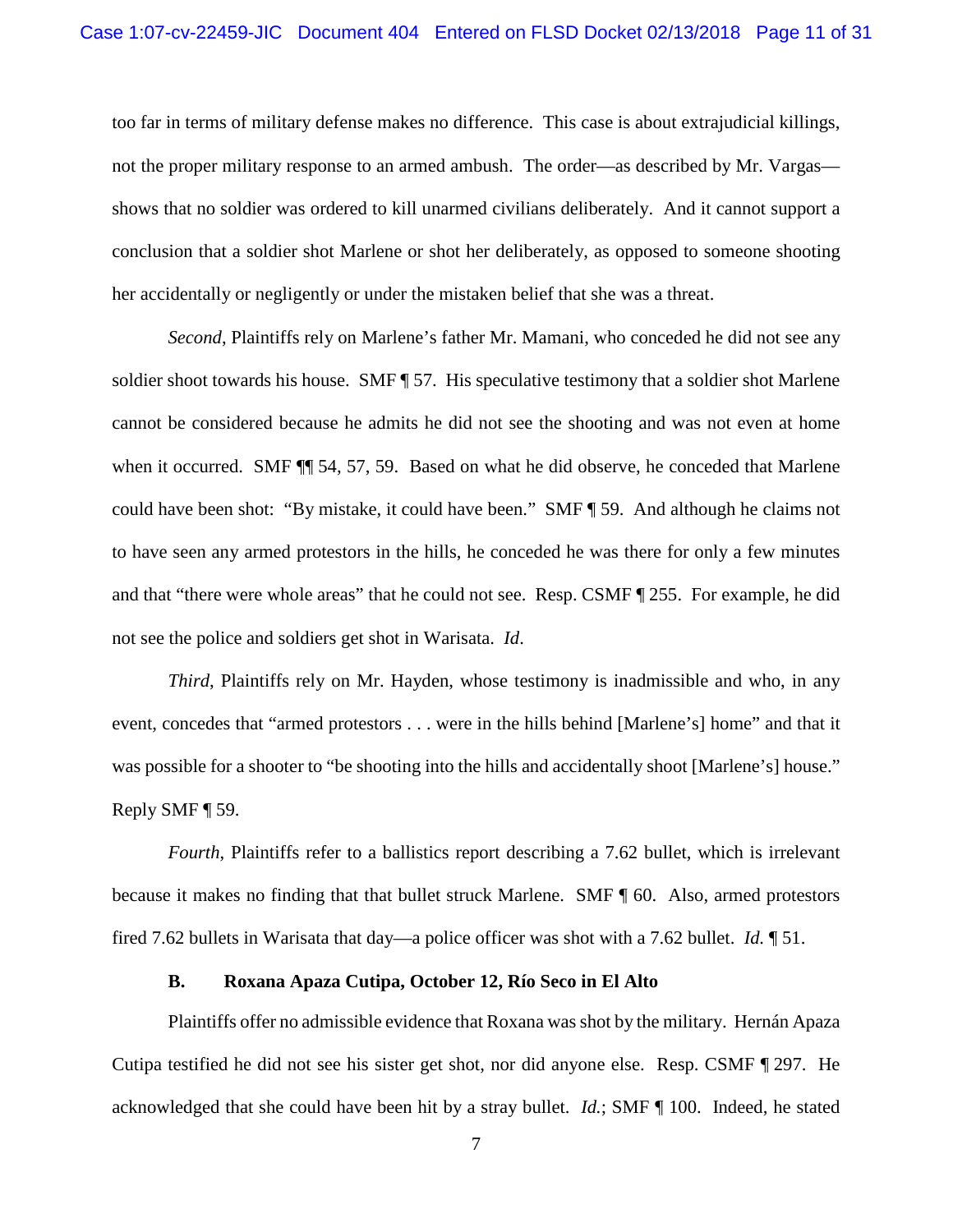there were "lots of people on the street" near the soldiers "that could have been hit instead [of his sister], yet they were not shot." Resp. CSMF [297.]

Plaintiffs therefore rely on two other pieces of claimed evidence, neither of which supports their claim. CSMF ¶¶ 297-98. *First*, Plaintiffs assert that two additional bullets struck the terrace, but offer no bullets or other evidence of holes caused by bullets, much less by military bullets. Resp. CSMF ¶ 298. And that assertion does nothing to suggest that a soldier deliberately shot Roxana. Neither does Mr. Hayden's inadmissible testimony, *id.*, which confirms that the fatal shot could not have been deliberate. He conceded that only "a very well-trained sniper" could deliberately make such an "incredibly difficult shot," *i.e.*, 400 meters away, between intervening buildings, after sunset, and with only a part of Roxana's gray hat and head visible for a few minutes. SMF ¶¶ 93, 94. He admitted there is no evidence of any sniper on Juan Pablo II, much less "a very well-trained one." Reply SMF ¶ 94. Plaintiffs do not identify any evidence of a sniper on Juan Pablo II at that time or anywhere else. *Id.*

*Second*, Plaintiffs offer, but cannot rely on, the hearsay declaration of Roxana's brother, Guzmán, because he has been denied a visa to the United States and will not testify at trial. Resp. CSMF ¶ 297. He admits, "I did not see who shot Roxana." *Id.* He says nothing about who shot Roxana or why, *i.e.*, deliberately, accidentally, or at a perceived armed protestor on the roof. Notably, as Mr. Hayden acknowledged, the evidence shows "that there were armed protestors in the area" "on the roofs of buildings" "shooting down" at the military. *Id.*; SMF ¶ 95. Guzmán claims he could see soldiers shooting, but glaringly does not claim soldiers were shooting towards the building he and Roxana were in. Resp. CSMF ¶ 297. He does not state that he saw individuals who appeared to be snipers or any soldiers even using sniper scopes. *See id*.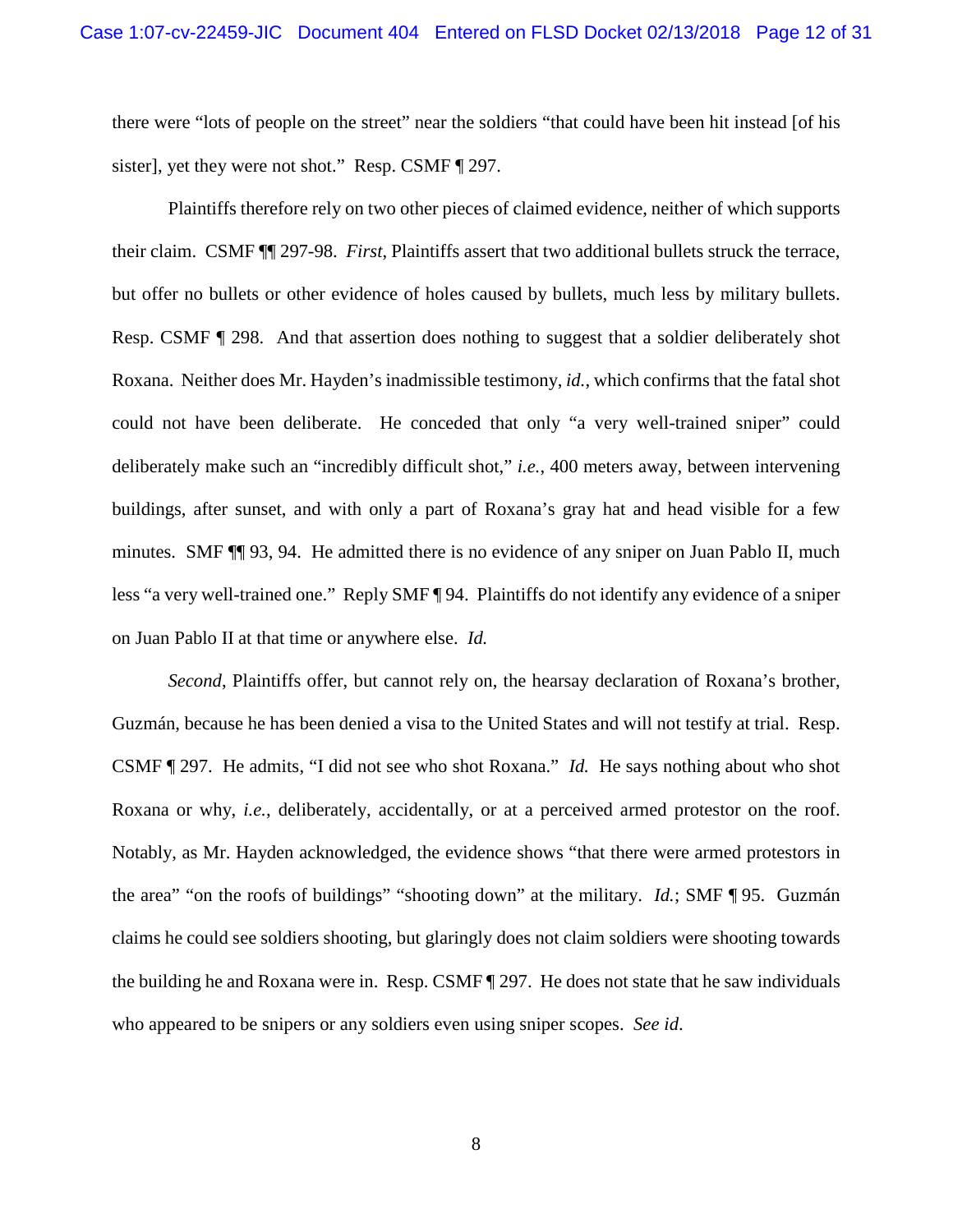## **C. Teodosia Morales Mamani, October 12, Río Seco in El Alto**

<span id="page-12-0"></span>Plaintiffs acknowledge that Beatriz Apaza Morales was hit by a bullet that passed "through a wall" of a second story residence. Opp. at 19. They identify no evidence to support the implausible scenario that a soldier shot at the wall intending to hit an unarmed civilian. In their first complaint, Plaintiffs made that very claim. Compl. ¶ 53, Dkt. 64. The Court dismissed it, because there were no alleged, "facts that would show some targeting, rather than an accidental or *negligent killing (e.g., a stray bullet that penetrated the wall)*." *Mamani v. Berzaín*, 2009 WL 10664387, at \*17 (S.D. Fla. Nov. 25, 2009) (emphasis added). To "cure" this problem, Plaintiffs amended their complaint and omitted that the bullet went through a wall, alleging instead that "a soldier . . . fired at the apartment," killing Ms. Morales. Second Am. Compl. ¶ 113, Dkt. 156. On this basis, the Court denied the motion to dismiss her claims. *See Mamani*, 21 F. Supp. 3d at 1375.

Plaintiffs' amended allegations were a sham. Ms. Morales was, in fact, shot through a wall and Plaintiffs now admit that. Again. And there is no evidence that "a *soldier* . . . fired at the apartment." Plaintiffs offer only two pieces of evidence on that point: (1) the declaration of Ms. Morales, who was in a different room and did not see the shooter or the shooting, and (2) Mr. Hayden, whose testimony should be excluded altogether. CSMF ¶ 289.

Ms. Morales does not state that "a soldier fired at the apartment." Resp. CSMF ¶ 289. She states that when her father appeared at the window overlooking the street, soldiers pointed guns at him but *did not* shoot. *Id.* Instead, they asked, "Why are you looking?" *Id*. Given that shots had been fired from homes in the area, *id.* ¶¶ 287-88, it makes sense that soldiers would want individuals to stay away from windows. Likewise, when Ms. Morales's mother went outside yelling "Shoot me," the soldiers merely told her to go back inside. *Id.* ¶ 289. Ms. Morales states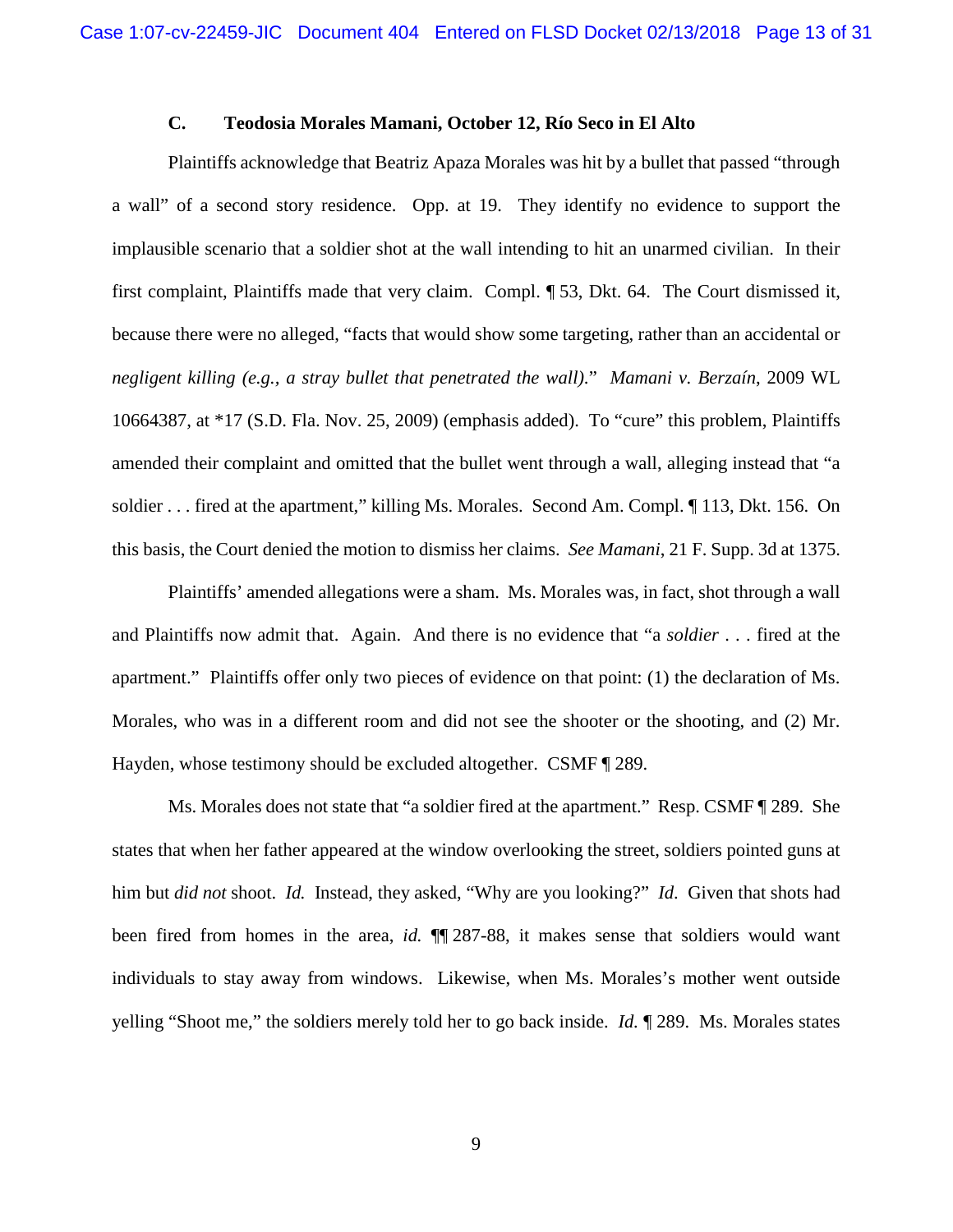only generally that *earlier* in the day she saw the military "firing on fleeing civilians," *id*. ¶ 288, but does not state that any civilian was hit, much less killed.<sup>[5](#page-13-1)</sup>

From the limited view looking out her window, Ms. Morales admits that she saw hundreds of protestors in the Río Seco zone, but claims not to have seen any that were armed. *Id.* ¶ 288. Regardless of what one individual claims not to have seen, Ms. Morales cannot know if soldiers shot at what they perceived to be armed protestors, where police reports that same day observed: "[I]n the vicinity of the zone of Río Seco, groups of peasants . . . armed with Mauser rifles and carbines, started to attack the troops advancing in the direction from El Alto [to] La Paz from the tops of buildings and church bell towers in this area, [resulting in] the death of [a soldier]." SMF ¶¶ 83-84; Resp. CSMF ¶¶ 287-88.

Mr. Hayden's inadmissible testimony fares no better. His inspection of the bullet hole suggests that the shot was fired from a *downward* angle, which is flatly inconsistent with a shot fired from a soldier in the street below and consistent with an armed protestor firing from above. *See* Defs.' Mot. To Exclude Philip P. Hayden, Dkt. 314-1, at 16.

#### **D. Marcelino Carvajal, October 12, Río Seco in El Alto**

<span id="page-13-0"></span>It is undisputed that no one saw soldiers shoot at Mr. Carvajal's home and no one saw who shot him. Mr. Carvajal's wife did not see any soldiers shooting. Resp. CSMF ¶ 296. Plaintiffs cite to declarations from Enrique Zabala and Wilson Soria, but these individuals saw no shooting at all; they state only that they heard gunshots and saw wounded individuals. *Id.* Mr. Zabala also says that he saw a Red Cross ambulance smashed by civilians because soldiers were inside and saw civilians beating a soldier behind the ambulance, *id.*, belying Plaintiffs' assertions that "[n]o

<span id="page-13-1"></span><sup>&</sup>lt;sup>5</sup> When Mr. Hayden interviewed Ms. Morales, she made no mention about seeing soldiers shooting at fleeing civilians. Resp. CSMF ¶ 288. Ms. Morales did not agree to be deposed voluntarily and there is no indication she will testify at trial. *Id.*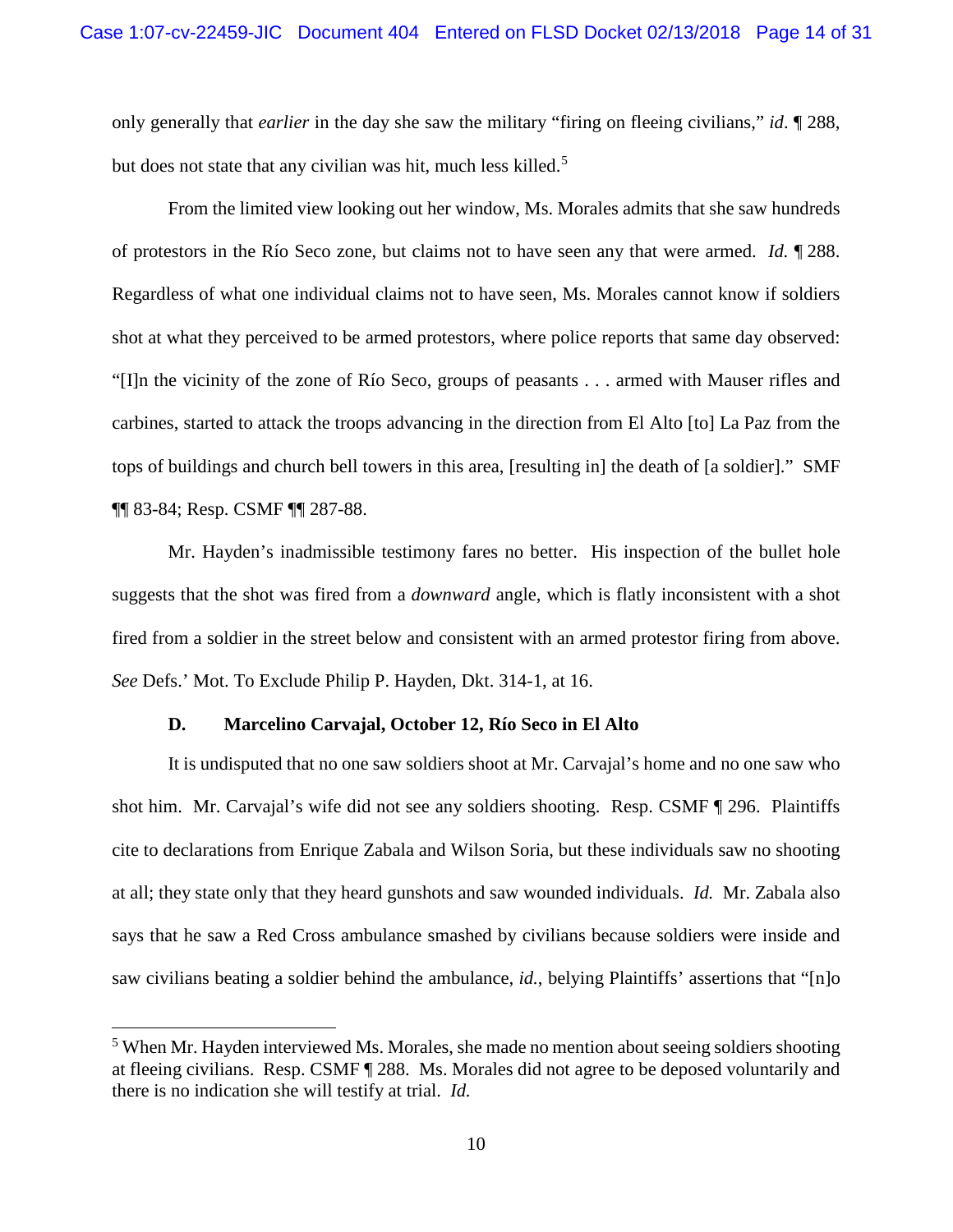witnesses saw . . . any civilian acting in a violent fashion" and that "there were no protestors on the street," Opp. at 19.

Ela Trinidad Ortega claims to have witnessed a soldier actually shoot a civilian (not Mr. Carvajal). Resp. CSMF ¶ 291. But this part of her declaration is a sham because it contradicts both the police statement she signed three weeks after the events and her testimony in the Trial of Responsibilities.<sup>[6](#page-14-0)</sup> *Id.* She was asked in each instance to describe everything that she saw, and was specifically asked about any military shooting that day. *Id*. In neither did she make any mention whatsoever of seeing soldiers shooting civilians or other military, as she does now. *Id.* She said instead only that the soldiers, "mostly grabbed men," and that a soldier hit her. *Id*.

Her declaration, moreover, highlights a double standard that Plaintiffs apply when it comes to proximity. She describes what she observed near the Río Seco bridge, *id.*, a few blocks from Mr. Carvajal's house and where armed protestors were shooting at the military. *See supra* at 10. For Plaintiffs, this location puts the soldiers close enough to be the shooters; but it puts the armed protestorstoo far away to be "at the scene of Mr. Carvajal Lucero's death." CSMF ¶ 296. Plaintiffs cannot have it both ways. Either there is evidence of both soldiers and armed protestors shooting in the area of Mr. Carvajal's house, or there is no evidence at all as to who was shooting there.

Finally, Plaintiffs allege that two bullet holes close together in the wall of the house suggest "that both shots were targeted," but lay no foundation for that assertion. CSMF ¶ 296. Ms. Valencia de Carvajal acknowledged that she did not see the shots come in and no bullets were

<span id="page-14-0"></span> $6$  "The possibility that the declarant might change his sworn  $\lceil \cdot \rceil$  testimony and admit to the truth of the hearsay statement amounts only to a suggestion that admissible evidence might be found in the future, which is not enough to defeat a motion for summary judgment." *Jones v. UPS Ground Freight*, 683 F.3d 1283, 1294 (11th Cir. 2012); *see also Spadaro v. City of Miramar*, 2013 WL 495780 (S.D. Fla. Feb. 7, 2013) (excluding statement that conflicted with prior sworn testimony as inadmissible hearsay at summary judgment for the same reason).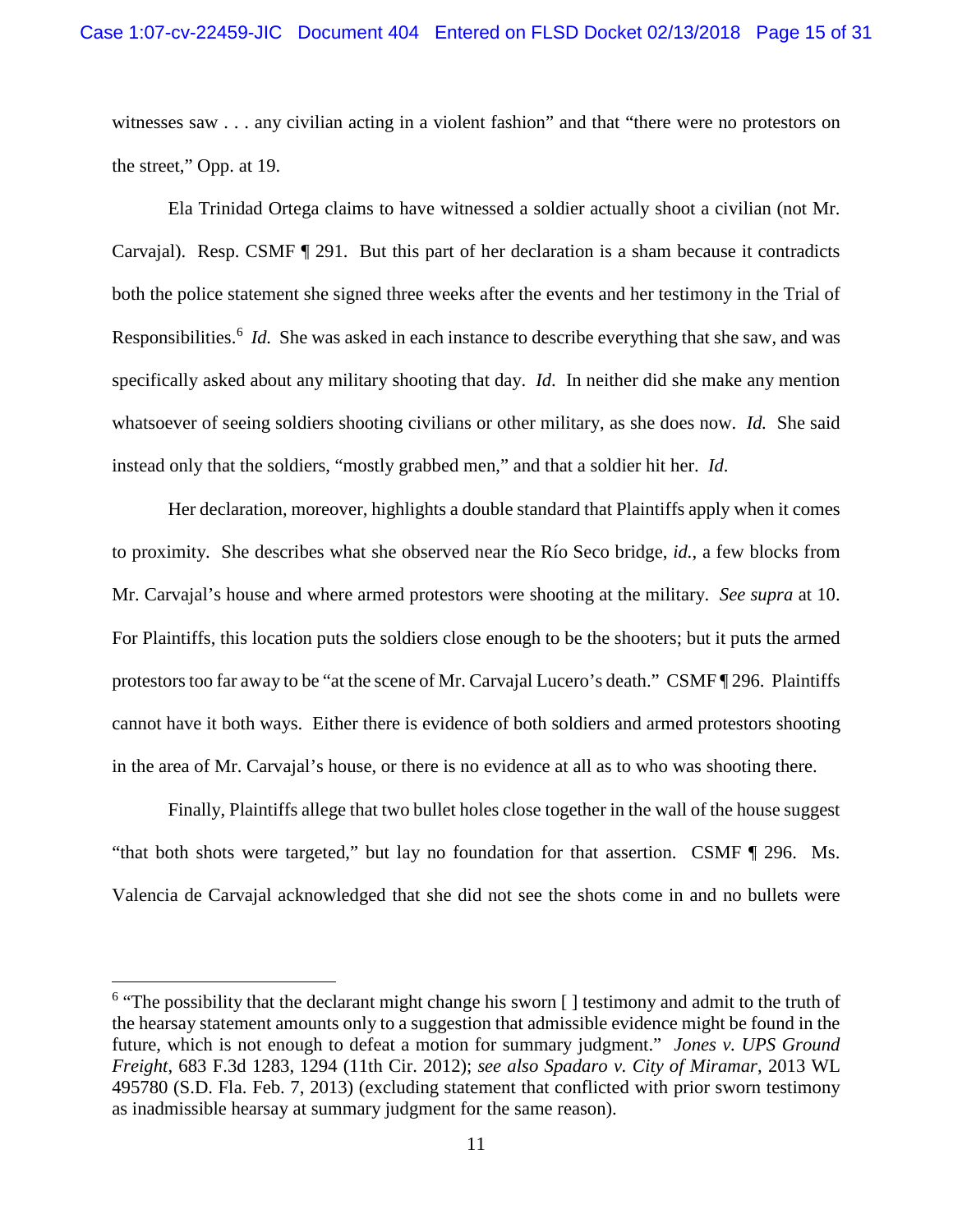found in the house, so she has no way of knowing if the holes were made by bullets. Resp. CSMF ¶ 296. And photographs of two holes in a wall in 2006 prove nothing because no testing was done to determine they were caused by bullets fired in 2003. Resp. CSMF ¶ 296. Worse yet, Mr. Hayden admits he never even saw the holes when he visited the house. *Id.*

#### **E. Lucio Santos Gandarillas Ayala, October 12, Senkata in El Alto**

<span id="page-15-0"></span>Plaintiffs do not identify any evidence at all regarding the circumstances of Mr. Ayala's death. They cite only the testimony of Luis Castaño—who saw a "man hit by a bullet." Opp. at 18. Mr. Castaño did not see who shot the man or under what circumstances. Resp. CSMF ¶ 284. And Mr. Castaño never identifies Mr. Ayala as the man he saw shot. *Id.* In fact, there are material discrepancies between the person Mr. Castaño saw shot and Mr. Ayala, including what part of the body was shot and where the body was found on the avenue. *Id.*

Plaintiffs try to link the man Mr. Castaño saw with Mr. Ayala through a new declaration from Ms. Villalobos, but the declaration does not even make that claim and only provides further evidence that the man Mr. Castaño saw was *not* Mr. Ayala. *Id.* Mr. Castaño's declaration states that the man he saw was "an older man." *Id.* Ms. Villalobos concedes that Mr. Ayala was only 33 years old at the time. *Id.*[7](#page-15-1)

Plaintiffs do not rebut the substantial evidence that armed protestors were firing at the military in Senkata in the very area where they claim Mr. Ayala was shot. *See* SMF ¶¶ 80-81. They cite Mr. Castaño's assertion that he did not see any armed protestors within his limited field

<span id="page-15-1"></span> $<sup>7</sup>$  The declaration of Ms. Villalobos is a sham. She states now—for the first time in any testimony,</sup> including her testimony at the Trial of Responsibilities, and her deposition here—that Mr. Ayala was "wearing a colorful yellow, red, and green jacket and a red cap." Resp. CSMF ¶ 284. That belated attempt to match Mr. Castaño's declaration does not sufficiently connect the men given the other physical discrepancies between them.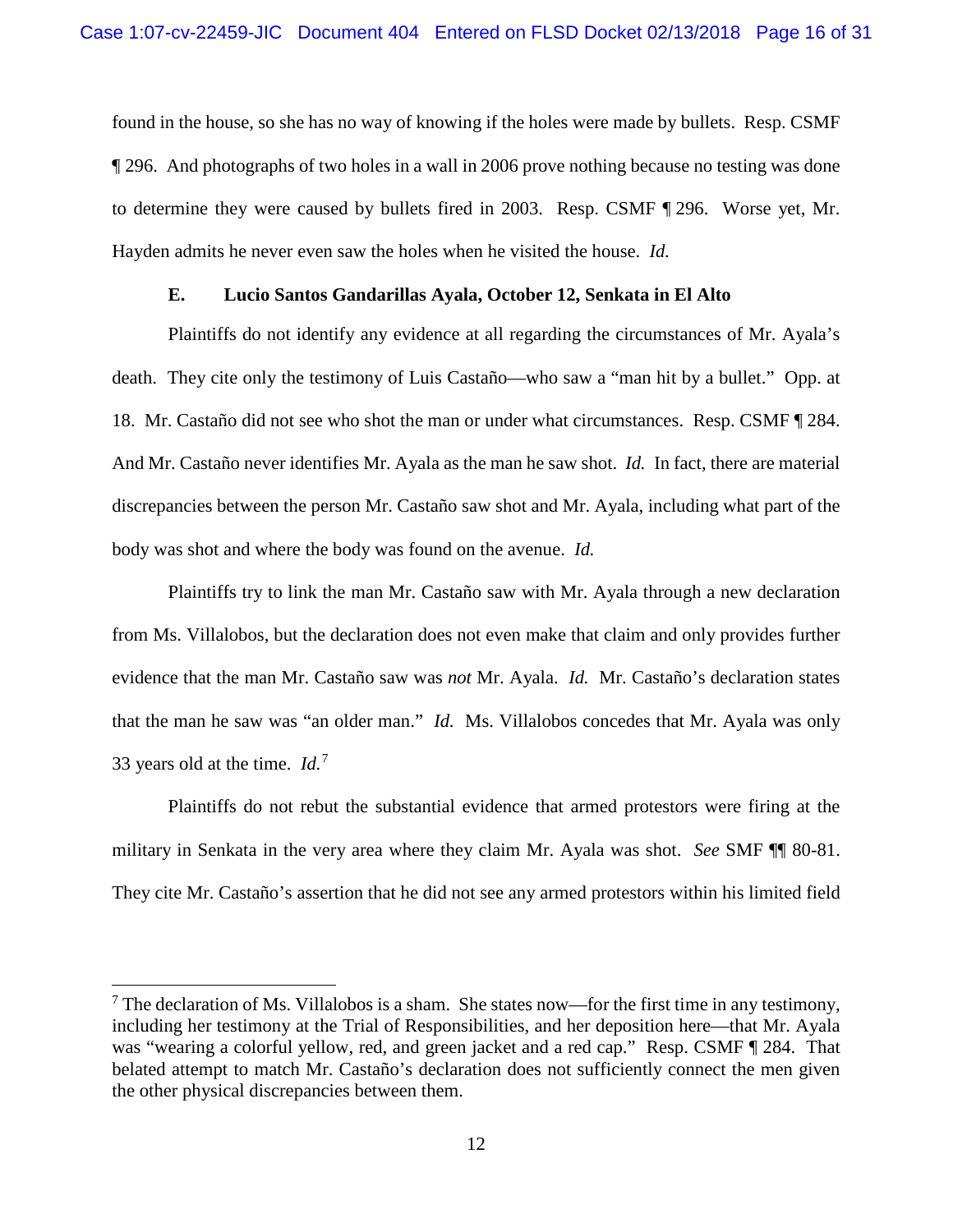of vision. *See* CSMF ¶ 284. One individual not seeing armed protestors does not create a genuine dispute about whether armed protestors were firing at the military.

## **F. Arturo Mamani and Jacinto Bernabé, October 13, Southern Zone of La Paz**

<span id="page-16-0"></span>As evidence that Arturo Mamani and Jacinto Bernabé—who were positioned atop steep hills overlooking the Southern Zone of La Paz—were shot on October 13th deliberately by the Bolivian military, Plaintiffs assert that neither decedent was armed and that soldiers were shooting into the hills. CSMF ¶¶ 311-12. But the declarations submitted by Plaintiffs confirm that soldiers only began shooting after a soldier was killed. *See id.*; SMF ¶¶ 119-22. Their declarant, Mr. Limachi, testified, "I was talking to my friend and fellow soldier, Edgar Lecoña, when I saw him fall down. . . . A bullet had entered his eye and exited his helmet in the back." Resp. CSMF ¶ 304. It was only after this that the unit changed to lethal ammunition. *Id*.

For days leading up to the morning of October 13, "[e]verything was peaceful" and "calm," *i.e.*, no shots at or by the military along the road as a military convoy travelled west from Uni towards Chasquipampa. *Id.* But then the convoy was forced to stop at a ditch protestors had dug in the road, where they were attacked by campesinos and heard a violent explosion. *Id.* Even then, the soldiers merely "took positions in a single file, with [their] rifles to scare the campesinos." *Id.* It was at that point that the soldier was shot through the head and killed. *Id.* Soldiers *believed* that shots had come from the hills and shot into the hills in response to that belief. *Id.* In fact, that very evening a soldier filed a police report accusing civilians who had been hiding in the hills of the murder of his fellow soldier and of attacking the convoy—one of the accused *is Plaintiffs' declarant Agustín Sirpa*. Resp. CSMF ¶ 302. That same police report notes that Mr. Sirpa conceded in a witness statement that, "one person carried a firearm (Mauser rifle)." *Id*.

The declarations establish that soldiers fired into the hills *after* and in the *same location* as the ambush and the killing of the soldier Edgar Lecoña. Reply SMF ¶ 114. Plaintiffs' own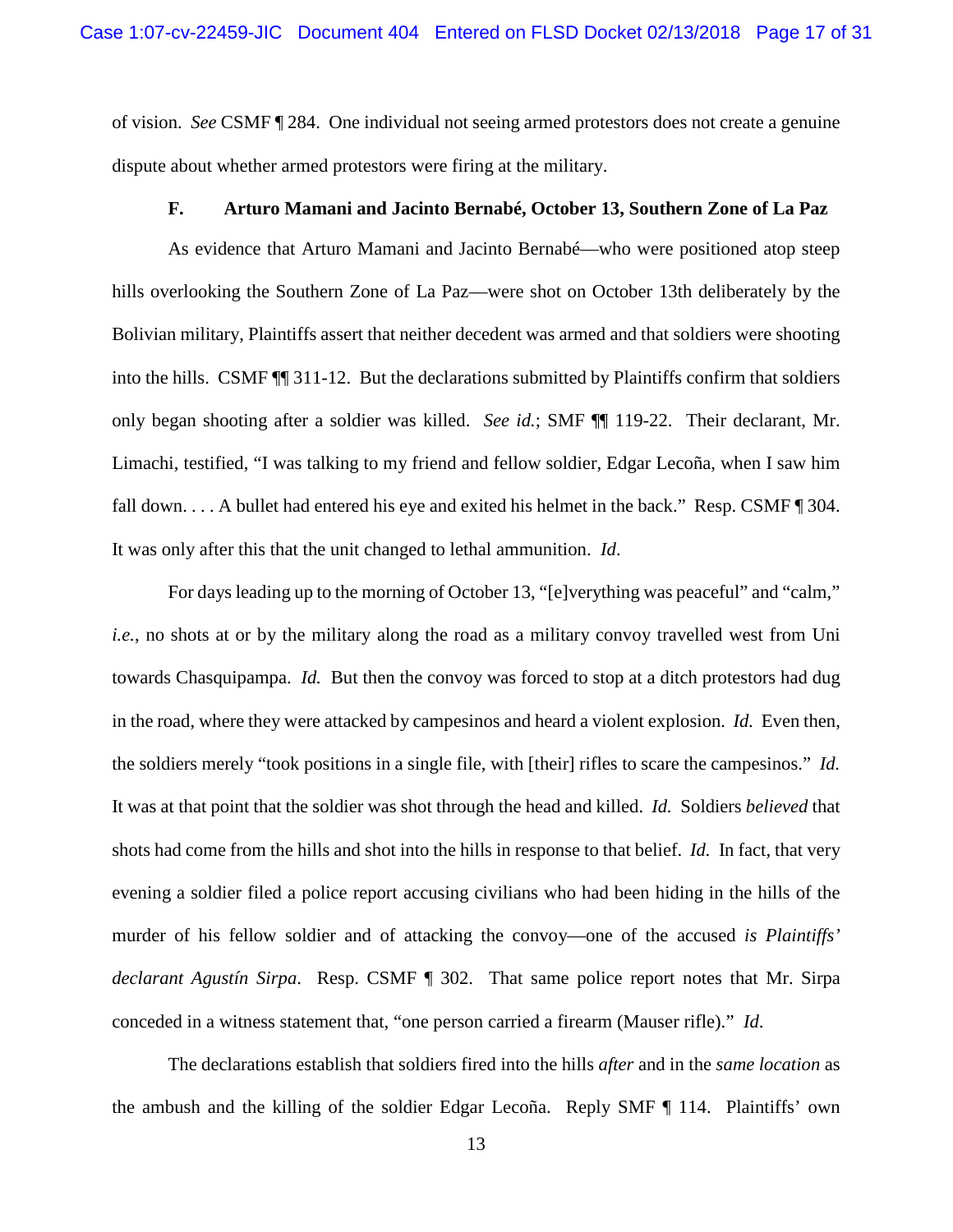evidence thus belies their argument that "[t]here is no testimony establishing the proximity of" the ambush to the hills were the decedents were shot, *e.g.*, CSMF ¶ 119. The declarations provide further evidence that the soldiers' actions were reactive, not deliberate. Although soldiers pursued campesinos into the hills, the declarants state that they passed unarmed civilians and did not shoot them; rather, once they found out that the "*campesinos* had already escaped"—*i.e.*, the ones they believed had attacked them—they retreated and "helped . . . injured civilian[s] climb down the hill." Resp. CSMF ¶ 305 (emphasis added). The declarations also show that soldiers shot into the air so as *not* to hit civilians, but rather to "frighten them," *id.*, further negating any inference of intent and introducing the possibility that individuals wounded in the hills could have been struck by one of these shots accidentally. *Mamani*, 654 F.3d at 1155.

## **G. Raúl Huanca Márquez, October 13, in Ovejuyo**

<span id="page-17-0"></span>Plaintiffs rely on a single eyewitness, Juan Carlos Pari, who claims to have heard a gunshot and seen Mr. Márquez fall down. Opp. at 21 (citing CSMF ¶¶ 313-14). This "eyewitness" provides no basis for concluding that the man he saw fall was Mr. Márquez. Although he identifies him by name, he provides no basis for *how* he knew the man was Mr. Márquez. Mr. Hayden who interviewed Mr. Pari—confirmed that Mr. Pari did not identify or describe the man he saw shot at all. Resp. CSMF ¶ 314. Recognizing this defect, Plaintiffs remarkably rely on their own interrogatory responses as evidence that Mr. Pari could identify Mr. Márquez because he "later helped to transport Mr. Huanca Márquez's body to a nearby church." CSMF ¶ 314 n.13. Mr. Pari's declaration says nothing of the kind; to the contrary, he says that after he saw the man fall he "did not go out to help [him]." Resp. CSMF ¶ 314.

This claim also fails because Plaintiffs offer no evidence supporting an inference that Mr. Márquez was deliberately shot by a soldier. Mr. Pari did not actually see a soldier fire at the man he saw fall down, did not see any soldiers aim at the man, and did not see the man get hit by a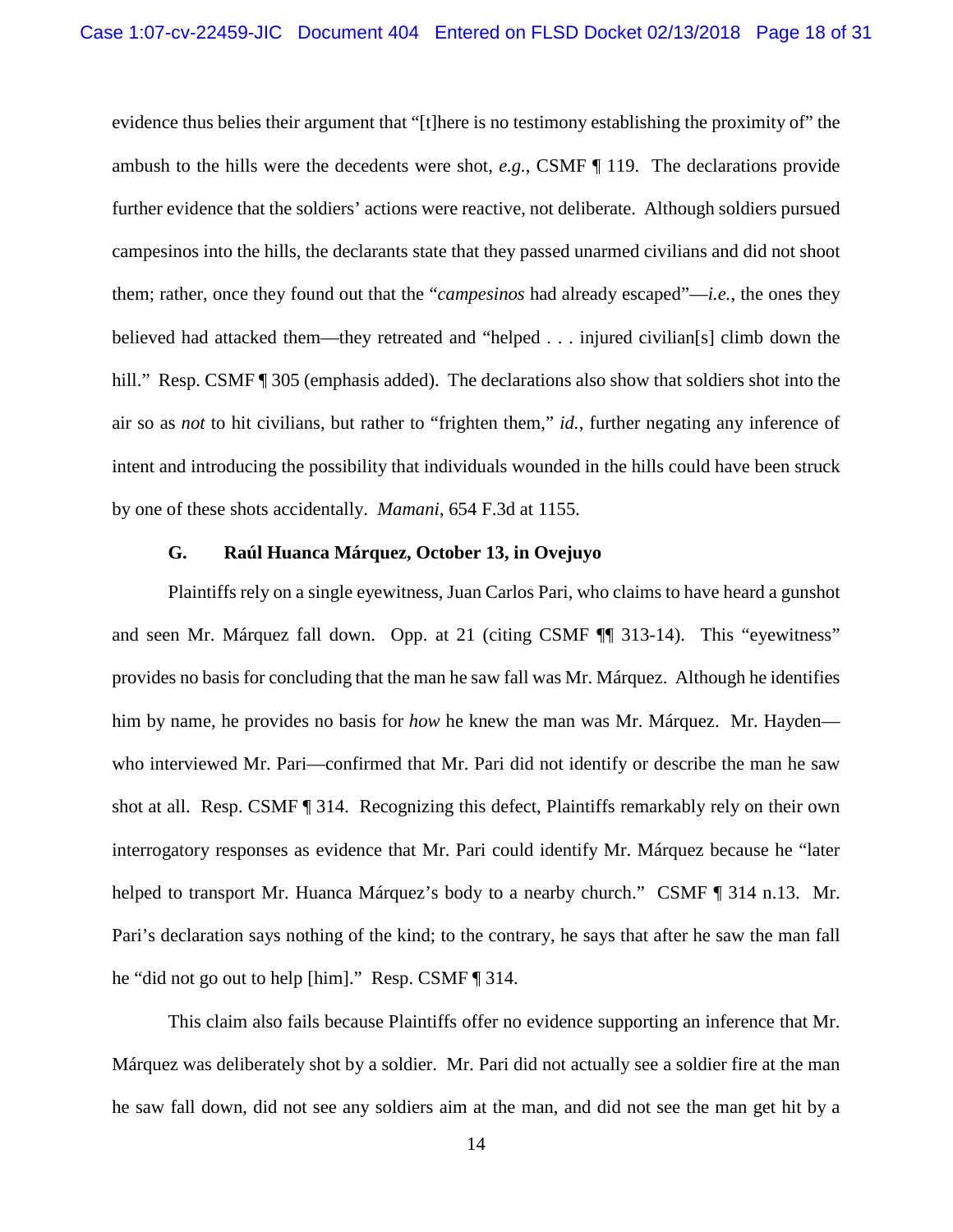bullet. *Id.* According to Plaintiffs, the soldiers he saw were the ones who had just been ambushed, where the soldier was killed. CSMF ¶ 313 ("[T]he soldiers left the Animas valley in military trucks to head back to their barracks through the locality of Ovejuyo.").

#### **H. There Is No Evidence of any Plan to Kill Civilians**

<span id="page-18-0"></span>Plaintiffs claim that Defendants had a plan in September and October 2003 to kill innocent civilians. But they offer no evidence of such a plan, or anything that links any decedent's death, to any such plan. The individuals who worked closely with Defendants in 2003—including two Cabinet Secretaries, the acting Commander-in-Chief of the military, an Army General, President Sánchez de Lozada's private secretary, his Chief Of Staff, a Congressman, and the Bolivian Ambassador to the United States—each testified unequivocally that they never heard from either Defendant any plan to kill civilians. SMF ¶ 34; Reply SMF ¶ 34*.* Despite investigating the events for fourteen years and scouring the Trial of Responsibilities testimony, Plaintiffs do not include any testimony that such a plan existed or was put into effect in 2003. Nor have Plaintiffs produced a single piece of paper reflecting such a plan.

The purported evidence does not support the existence of any plan. *First*, Plaintiffs claim that the "Sánchez de Lozada government" revised the Manual for the Use of Force and the Republic Plan to permit suppression of popular protest. CSMF ¶ 204. Neither document permits suppression of popular protest. Neither Defendant ever saw the documents, much less had any role in revising or implementing them. *See* SMF ¶¶ 181-82; Resp. CSMF ¶ 204. *Second*, Plaintiffs cite a declaration from someone who claims Defendant Berzaín said in 2001—before the 2002 election—that it would "be necessary to 'kill two or three thousand people.'" CSMF ¶ 197. He then states that "Sánchez de Lozada indicated that he approved of what Sánchez Berzaín said." *Id.*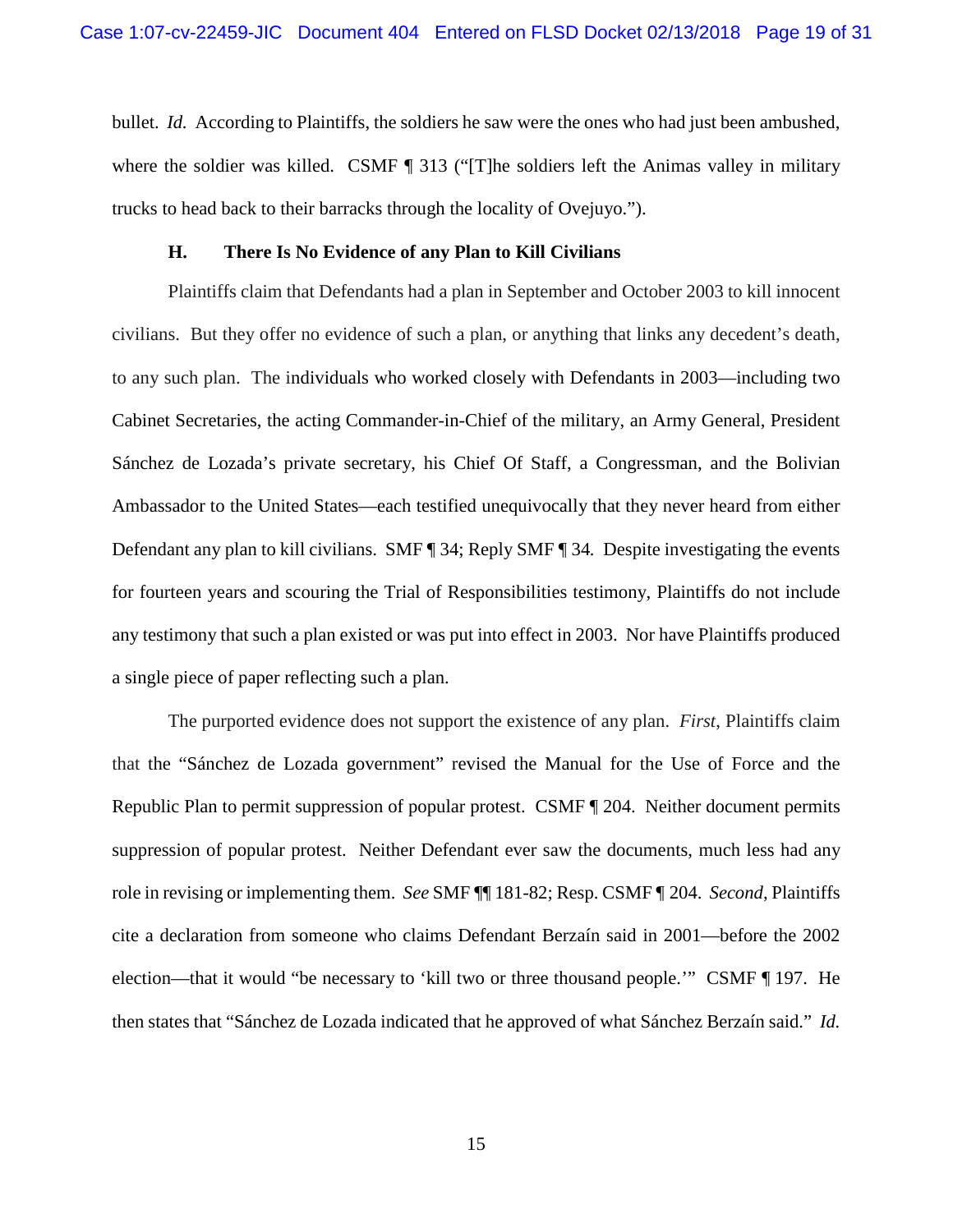$\P$  7.<sup>[8](#page-19-1)</sup> The declaration cannot be considered,<sup>[9](#page-19-2)</sup> but even if it is, a stray comment at a meeting does not create a "plan." And there is no evidence that any "plan" was ever implemented when Defendants came to power a year and a half later. It is not even remotely plausible that such a plan existed with not a single person in the administration or military having heard about it. *Finally*, it would be speculative and circular reasoning to infer that the "alignment" of the deaths shows a purported plan to kill people. *See* CSMF ¶ 197. Indeed, the purported "alignment" assumes the basic facts that Plaintiffs cannot prove: the deaths were deliberate and committed by state actors.

## **I. Plaintiffs Cannot Reduce Their Declarations to Admissible Evidence**

<span id="page-19-0"></span>Declarations are admissible on summary judgment only if they can be reduced to admissible evidence at trial. Here, Plaintiffs have not made the required showing that the Bolivian declarants will appear at trial: many refused to make themselves available for deposition and two have already been denied visas to travel to the United States. *See Doe v. Drummond, Co.*, 782 F.3d 576 (11th Cir. 2015), *aff'g* 2013 WL 3873960, at \*7 (N.D. Ala. July 25, 2013) (refusing to consider declarations at summary judgment in TVPA case where plaintiffs provided "no indication" that they would be available to testify at trial).

This failure cannot be an oversight. *First*, Plaintiffs sought to bring two declarants, Guzmán Apaza Cutipa and Hermógenes Bernabé Callizaya, to the United States to be deposed but they were denied visas. Resp. CSMF ¶ 297. They will not appear at trial. *Second*, certain of the

<span id="page-19-1"></span><sup>&</sup>lt;sup>8</sup> The "[c]onclusory allegation<sup>[]"</sup> that Sánchez de Lozada "indicated," his assent, "[is] insufficient to create a genuine issue of material fact. *Valderrama v. Rousseau*, 780 F.3d 1108, 1112 (11th Cir. 2015). *How* he purportedly "indicated" assent is glaringly unstated.

<span id="page-19-2"></span><sup>&</sup>lt;sup>9</sup> Mr. Canelas does not state that he is willing to testify to the declaration's contents, and on this basis alone it should be rejected. Resp. CSMF ¶ 197. Mr. Canelas is a member of Evo Morales's MAS party who threatened to "take revenge on Goni [President Sánchez de Lozada] and ruin his image everywhere." *Id.* A third-party deponent has testified that Canelas "is lying" about events described in his declaration. *Id.* Regardless, the Court need not make credibility determinations to reject a suspect declaration from an individual who will not commit to testifying at trial.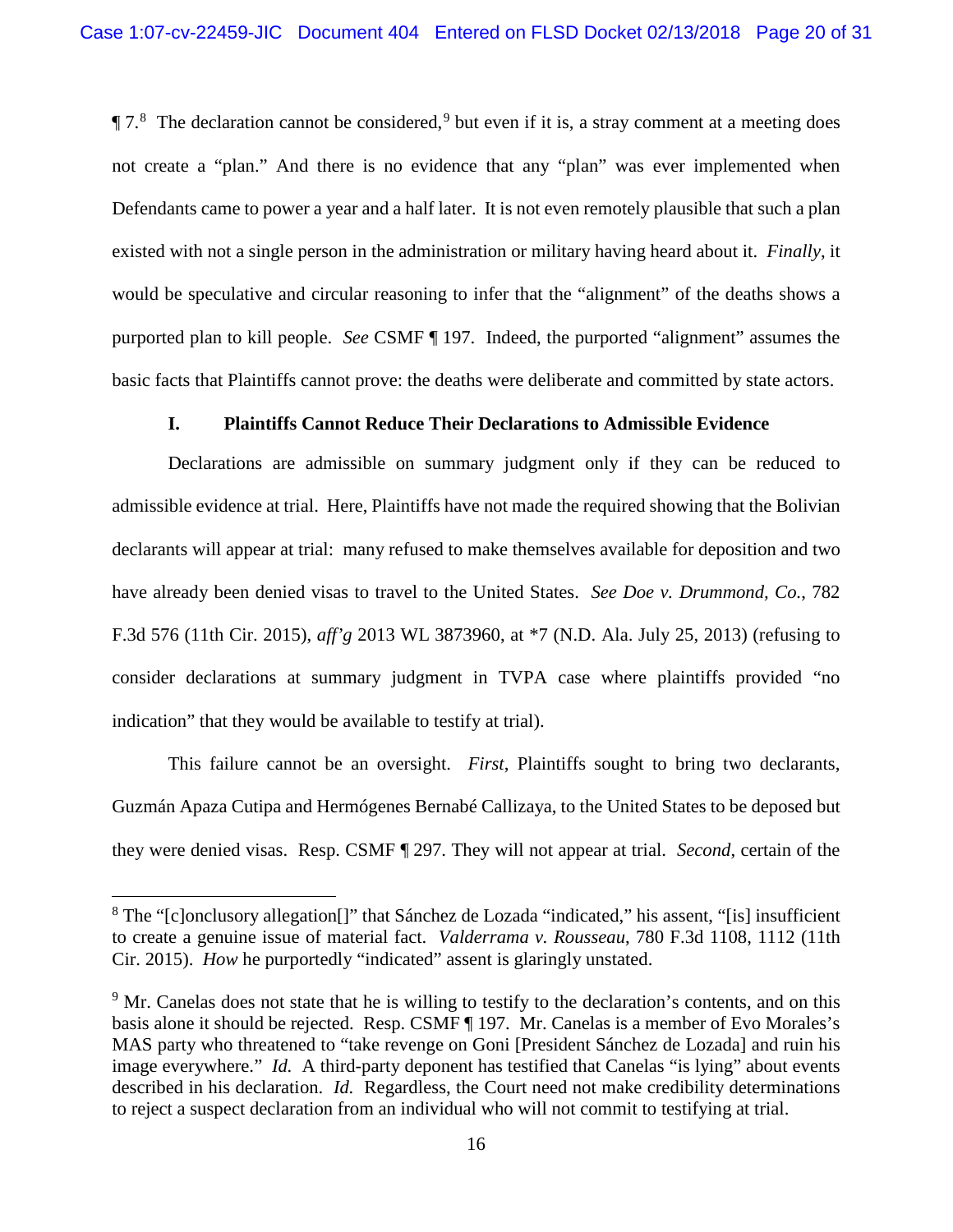declarants, Apaza Mamani, Ron Davis, Roberto García Ortuño, and Juan Carlos Pari, refused to make themselves available voluntarily for deposition in Bolivia; it is unlikely they will voluntarily travel to Florida. CSMF ¶ 197. *Third*, Plaintiffs assert that many of the other declarants live in places that are difficult to access, making it extremely difficult to even contact them. Pls.' Mot. for Extension of Time, Dkt. 322, at 2, 5. It is unlikely that all, or any, will travel to Florida voluntarily. *Fourth*, some declarants have good reasons to refuse to subject themselves to jurisdiction here when testifying under oath. Some of the declarants' current statements directly contradict their prior sworn testimony. *See* Resp. CSMF ¶¶ 291, 315. One civilian declarant, Mr. Sirpa, was arrested for participating in the lethal attack on the military in the Southern Zone. *Id.*  ¶ 302.

Most telling, however, is Plaintiffs' refusal to comply with the Court-sanctioned agreement "to provide each other with notice of individuals located abroad who are reasonably likely to appear for trial in Florida." Joint Rule 26(f) Report 5, Dkt. 229. Defendants repeatedly asked Plaintiffs to provide this information, Resp. CSMF ¶ 197, but they refused to do so contrary to the agreement filed in this Court. They still have not done so. The declarations should not be considered.

#### <span id="page-20-1"></span><span id="page-20-0"></span>**III. There Is No Evidence To Support Secondary Liability for Defendants**

#### **A. There Is No Evidence of Command Responsibility**

Defendants cannot be liable under a theory of command responsibility. Plaintiffs rely heavily on a phrase from the TVPA's legislative history—that the law is meant to hold liable "anyone with higher authority who authorized, tolerated or knowingly ignored" unlawful acts.

17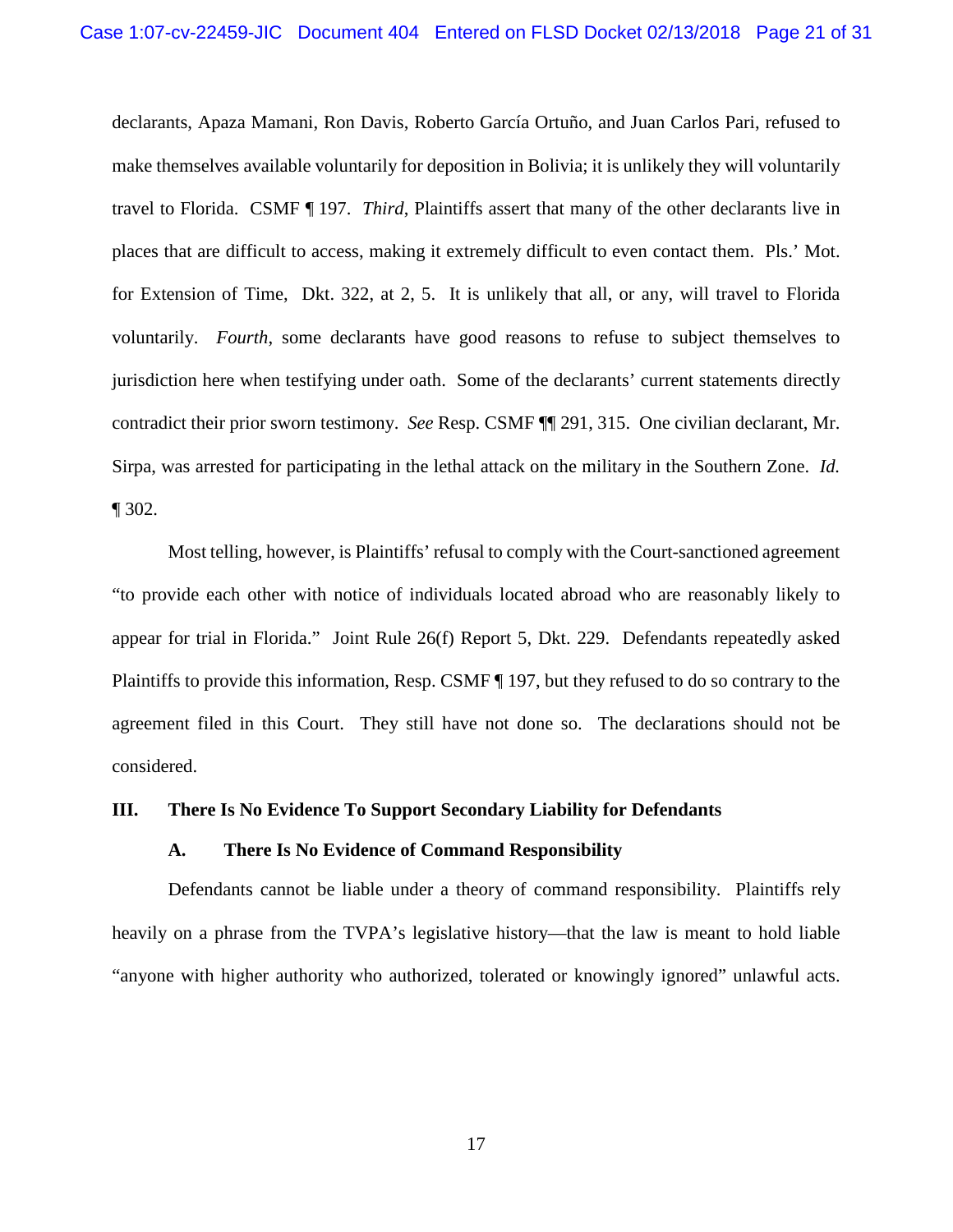Opp. at 24.<sup>[10](#page-21-0)</sup> They suggest that this phrase governs the analysis. It does not. The Eleventh Circuit requires "the *actual ability* of a superior to control his troops," defined as "a *material ability to prevent or punish* [the] criminal conduct." *Ford v. García*, 289 F.3d 1283, 1290-91 (11th Cir. 2002) (emphases added). Plaintiffs cannot meet this standard on the record evidence.

*No ability to prevent*. The question here is whether the ability to give only general orders to engage the military—which is all President Sánchez de Lozada had, while Sánchez Berzaín did not have even that—is sufficient to establish effective control over the perpetrators of the alleged crimes. Plaintiffs' cited cases confirm that the answer is "no." Two cases, decided on a motion to dismiss, involved specific allegations that the defendants had operational, actual and legal authority over the very soldiers who committed the specific unlawful acts, far from the high-level authority at issue here. *See Jara v. Nuñez*, 2015 WL 8659954, at \*3 (M.D. Fla. Dec. 14, 2015); *Jaramillo*, 2014 WL 4898210, at \*13.<sup>[11](#page-21-1)</sup>

Another case cited by Plaintiffs, *Yousuf v. Samantar*, 2012 WL 3730617 (E.D. Va. Aug. 28, 2012), highlights the type of evidence that is missing here. In *Samantar*, the defendant was the "primary military figure" in the government's regime with operational control over the perpetrators. *Id.* at \*12. He admitted that he was present for the attacks and that commanders had to take directions from him. *Id.* He gave "the last ok . . . [h]ow to employ the units; it was [his]

<span id="page-21-0"></span> $10$  The same legislative history provides that "the bill would exclude lawsuits against higher officials having no connection to the torture." 137 Cong. Rec. 2671 (1991) (Sen. Specter).

<span id="page-21-1"></span><sup>11</sup> In *Jara v. Nuñez*, the defendant was a commanding officer who had the legal authority and practical ability to control the specific subordinates who tortured and killed the plaintiff at a mass detention center. Third Am. Compl. ¶ 53, 2015 WL 11257461 (M.D. Fla. Sept. 21, 2015). In *Jamarillo*, the perpetrators "operated under [the] direct command and direction" of defendant, who set the relevant policies and managed the daily affairs of the sub-unit at issue, and was under a legal duty to investigate, prevent and punish unlawful conduct committed by those under his direct command. Am. Compl. ¶ 46, 2013 WL 11036691 (S.D. Fla. Sept. 30, 2013). The third case merely lists the elements of command responsibility. *Chavez v. Carranza*, 559 F.3d 486, 499 (6th Cir. 2009).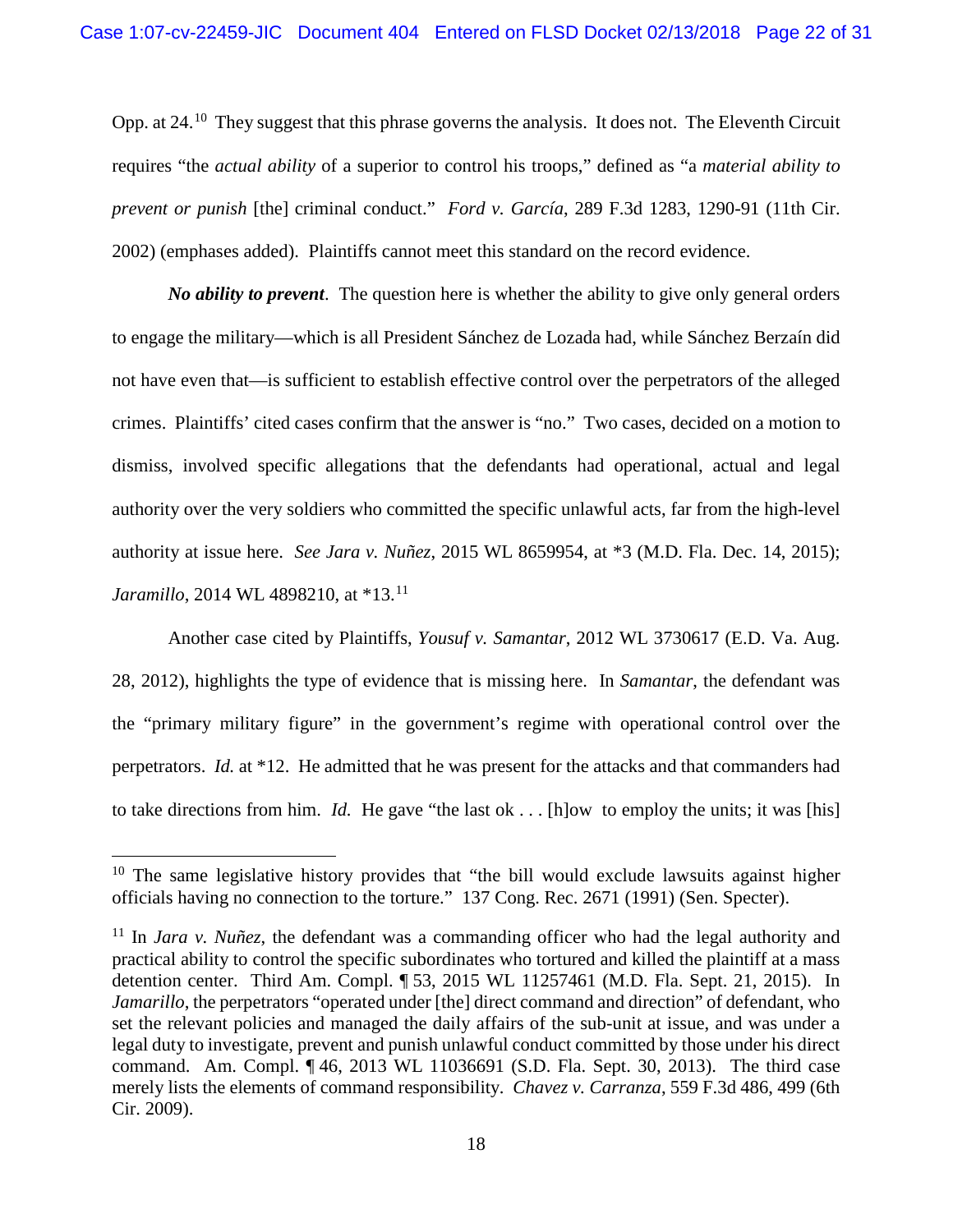task to give them directions and directives." *Id.* at \*12. He personally made the decision to use heavy artillery to bombard a town filled with civilians. *Id.* at \*13.

This case stands in sharp contrast. Plaintiffs rely instead on the baffling argument that the decrees here did not, "contain[] any instructions to minimize civilian casualties or protect civilian lives." Opp. at 8 (citing CSMF ¶¶ 278, 319). In other words, they argue that an American jury should be able to wordsmith lawful decrees issued by foreign officials. Not surprisingly, Plaintiffs do not cite any authority for the proposition that liability can attach because a lawful decree was not written specifically as a private litigant would desire. The only evidence they cite comes from Mr. Borrelli, who has never written a military order, much less a government decree, in his life, and has no experience with what should be contained in one. Reply SMF ¶ 162.

In any event, the undisputed evidence confirms that President Sánchez de Lozada had no authority or effective control over soldiers' actions. Plaintiffs cite his role as Captain General, but this granted him only the ability to issue high-level general orders to engage the military. And even then, Bolivian law further constrained his ability to engage the military only under certain scenarios. SMF ¶ 158. The existence of a Special Forces group that the President could engage, *see* CSMF ¶¶ 220, 230, 242, is irrelevant: (1) President Sánchez de Lozada was not even aware of this group; and (2) the Special Forces group was present only in Warisata, and could not have been involved in the only death there because it is undisputed that the unit was never ordered to use lethal force, and did not use any such force that day. Resp. CSMF ¶ 242. The presence of other troops in different areas, CSMF ¶ 333, is immaterial.

As to Sánchez Berzaín, the "evidence" is a combination of inadmissible and irrelevant materials that demonstrate nothing about effective control over the alleged perpetrators. For example, Plaintiffs assert without support that Sánchez Berzaín "dictated" the President's order to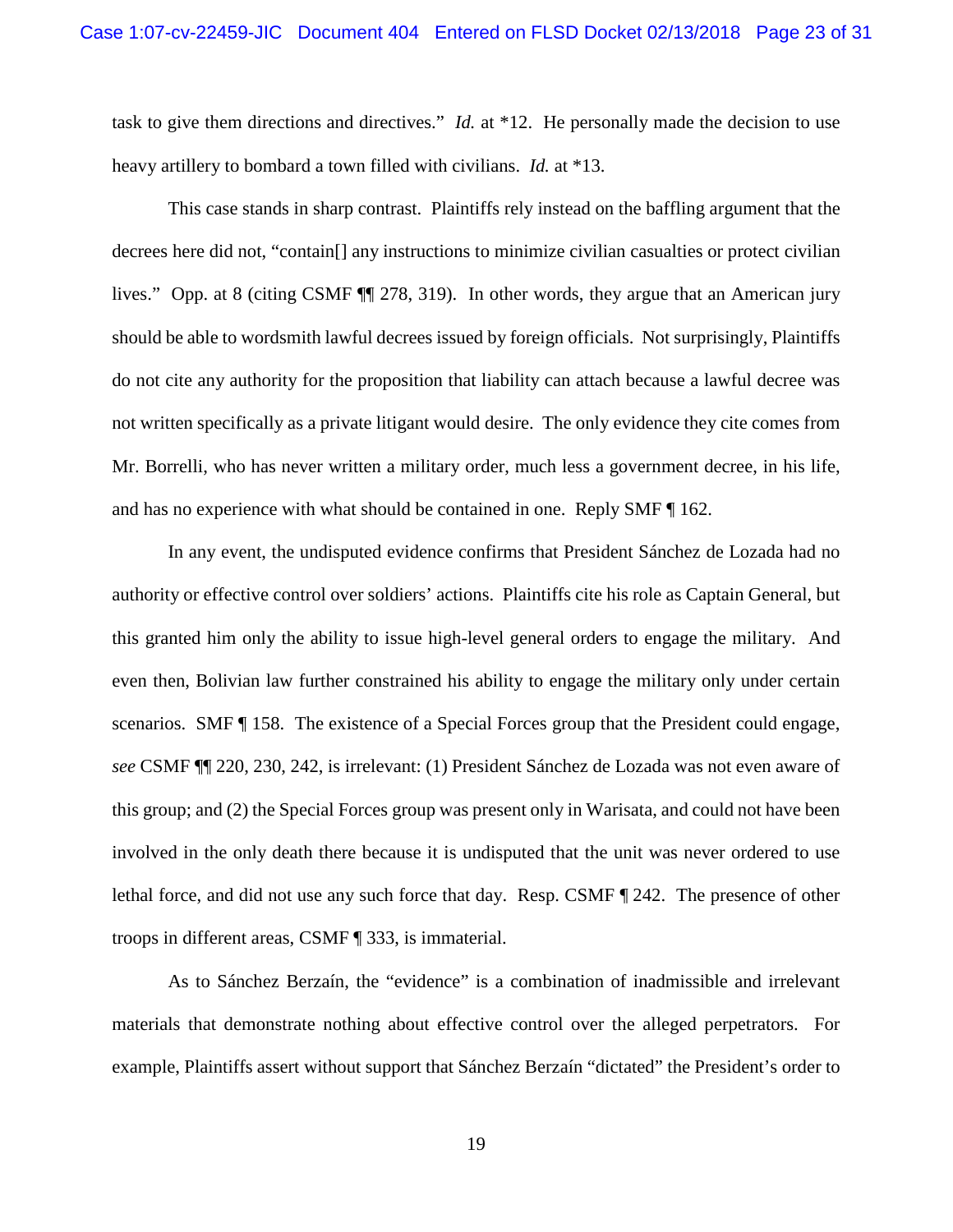engage the military to restore order in Warisata, CSMF ¶ 236, but the cited deposition testimony simply confirms that President Sánchez de Lozada spoke with Sánchez Berzaín before the order was prepared by legal counsel. Resp. CSMF  $\P$  240.<sup>12</sup> Further, Plaintiffs misrepresent inadmissible testimony from the Trial of Responsibilities, stating that Sánchez Berzaín, "on behalf of Defendant Sánchez de Lozada, ordered the military to transport people from Sorata." CSMF ¶ 230. *The witness says the exact opposite*; Sánchez Berzaín "*did not intervene* . . . in the operation, which was still conducted by the police commander who was in charge, assisted by the military police commander."[13](#page-23-1) Resp. CSMF ¶ 230.

Plaintiffs also mischaracterize the declaration of Mr. García as evidence that Sánchez Berzaín commanded the military operation in Sorata on September 20, 2003. Resp. CSMF ¶ 236. No deaths even occurred in Sorata, and the declaration does not support a finding of "command." According to the cited paragraphs, Sánchez Berzaín explained that "there *were* orders from the government to remove the tourists." CSMF ¶ 236. He allegedly told "the military officers to look for bus drivers to transport the tourists," but this is hardly an order, much less a military one, and certainly not an indication that Sánchez Berzaín had the ability to control the military's movements. Resp. CSMF ¶ 236.

The purported evidence is even weaker that Sánchez Berzaín had any effective control over the alleged perpetrators of the deaths in October. Plaintiffs rely on the Supreme Decree that

<span id="page-23-0"></span> $12$  The reports of guerilla activities referenced in the order are admitted by Plaintiffs' expert, Bjork-James, who confirmed the presence of members of the Tupak Katari Guerrilla Army (EGTK) in Warisata, as did a book written by EGTK member Felipe Quispe, who ordered other EGTK members to ambush the military there. SMF ¶ 50.

<span id="page-23-1"></span><sup>&</sup>lt;sup>13</sup> Moreover, the testimony confirms that the trip to Sorata "follow[ed] a visit plan previously arranged . . . to visit units and observe the conditions of barrack infrastructure and unit houses," consistent with Sánchez Berzaín's administrative duties as Defense Minister. Resp. CSMF ¶ 230.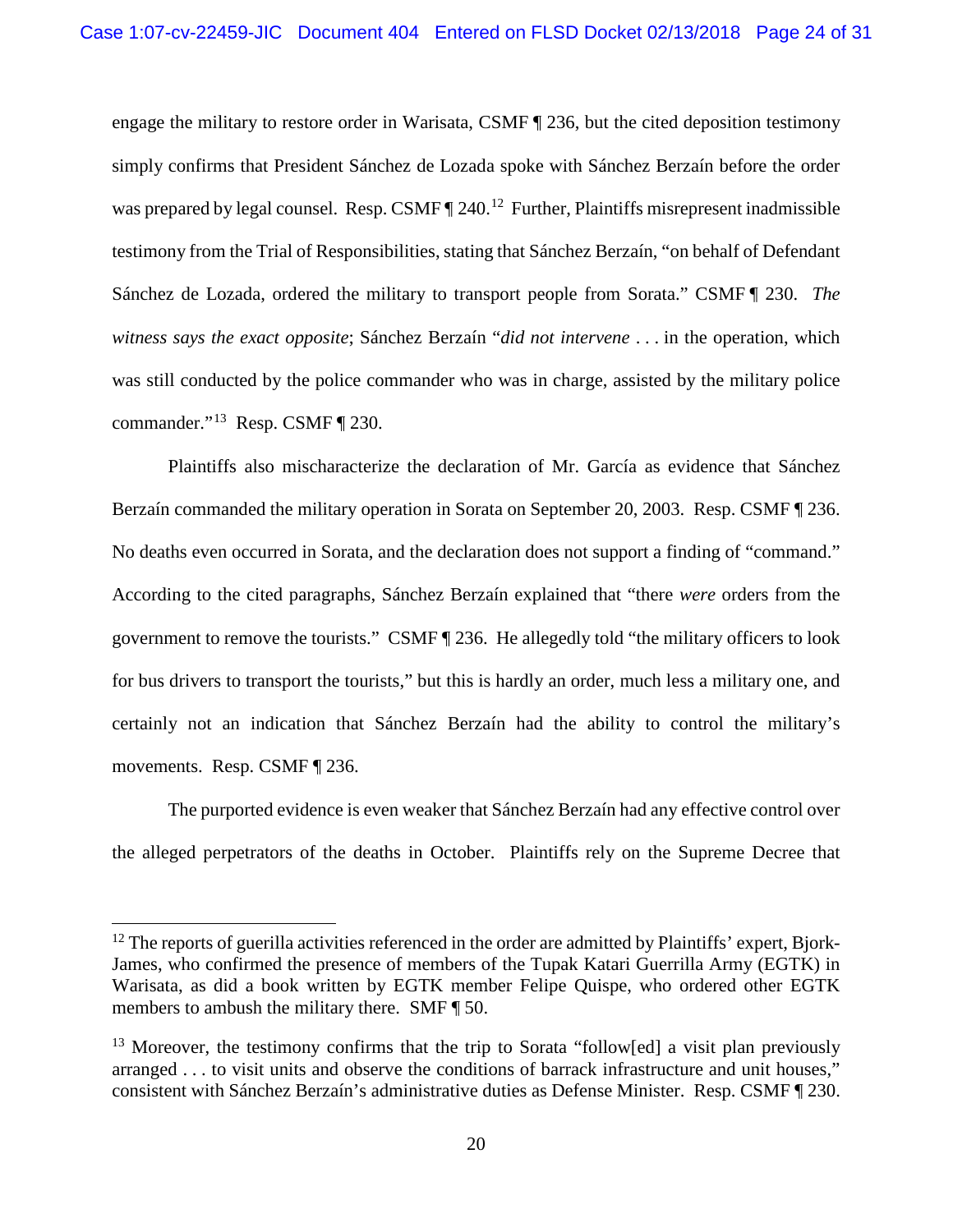authorized gas tankers to bring fuel to La Paz, which had been choked off from receiving any gas during the uprising. CSMF ¶ 274. Plaintiffs mischaracterize the Supreme Decree as putting Sánchez Berzaín "in charge of the operation," *id.*, when it simply provided that the Minister of Defense would "establish the mechanisms necessary for its execution." SMF ¶ 161. That specific role is consistent with Sánchez Berzaín's administrative duties as the Minister of Defense. SMF ¶ 157. Nowhere does the Supreme Decree provide for his command of any operational matters.

Plaintiffs offer a declaration from Germán Loza, the former president of a gas station association, stating that Sánchez Berzaín grew angry and made inappropriate comments at a meeting the night before the Supreme Decree was issued. CSMF ¶¶ 275-76. They also cite the declaration as evidence that Sánchez Berzaín "approved of [a military] plan." CSMF ¶ 277. But the declaration states only that he "nodded" after a General said that the General would dispatch the military to take the tankers to Senkata. Resp. CSMF ¶ 277. Not a single case equates effective control of the military with "nodding" in response to a statement by a General.

*No ability to punish.* Plaintiffs do not—and cannot—dispute that the Attorney General and prosecutors who had the ability to investigate and punish military personnel were independent from the executive branch. SMF ¶ 184.That President Sánchez de Lozada "request[ed]" investigations does not change the fact that such investigations are independent from the executive branch. *Id.* Indeed, his request confirms that he was doing what little he could to ensure any unlawful conduct was prosecuted. Moreover, the timing of the events would not have allowed Defendants to punish unlawful acts even if they could have done so legally. All but one of the decedents died less than a week before Defendants were forced to leave Bolivia. Plaintiffs cannot credibly suggest that investigations could have been completed and punishments issued before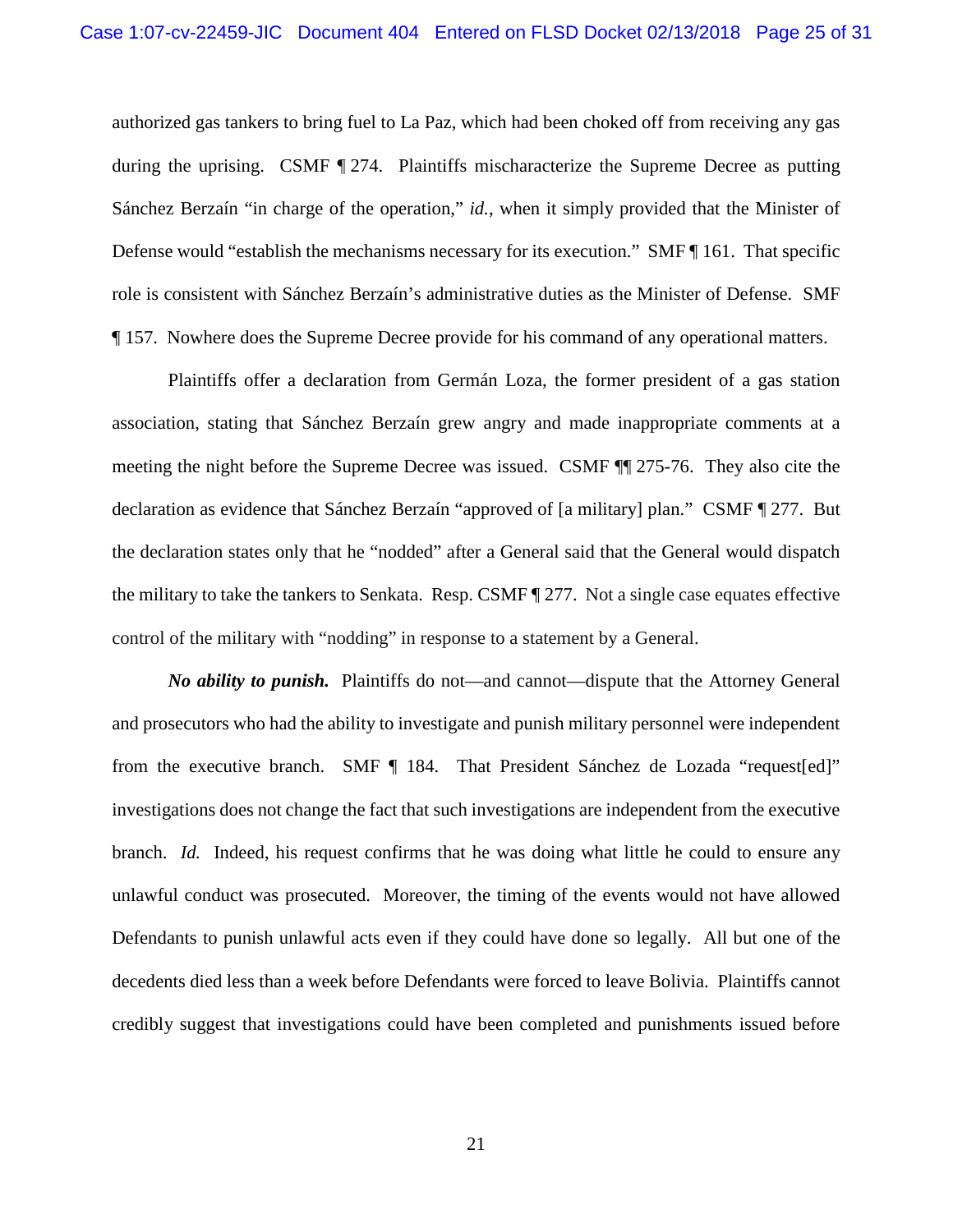Defendants left office. Indeed, the investigations actually took place during the *ten months* after Defendants left office. *See* SMF ¶ 27.

Ultimately, it is undisputed that under Bolivian law and in practice, President Sánchez de Lozada could give only high-level orders *to engage* the military, and only when police were overwhelmed. Sánchez Berzaín had no authority at all over the military. As in *Belhas v. Ya'alon,* "[Plaintiffs] point to no case where similar high-level decisions on military tactics and strategy during a modern military operation have been held to constitute . . . extrajudicial killing under international law." 515 F.3d 1279, 1293 (D.C. Cir. 2008) (Williams, J., concurring). Permitting liability on this record would be the very type of "strict liability" for high-ranking national leaders that the Eleventh Circuit has soundly rejected. *Mamani*, 654 F.3d at 1154.

## **B. There Is No Evidence To Support Any Other Vicarious Liability**

<span id="page-25-0"></span>Plaintiffs' other claims of vicarious liability also fail. With respect to agency, Plaintiffs concede that consent is required between a principal and his agent, but offer no evidence that raises a dispute regarding such consent here. Opp. at 30. Nor could they, as those responsible for the deaths have not been identified. Plaintiffs state that the military hierarchy and soldier's participation in the alleged plan to kill civilians "taken as a whole" establish the requisite consent, but offer no evidence of soldiers' alleged participation in such a plan. Nor do Plaintiffs offer any evidence to create a dispute of fact as to the second prong, the principal's substantial control of the agents. *See supra* Part III.A. Finally, as to ratification, Plaintiffs disingenuously cite to "wide[] coverage" of the deaths in general—referencing CSMF ¶ 49, which points to deposition testimony regarding an article that showed *civilians* who were armed. Opp. at 32. Nowhere do Plaintiffs point to evidence that Defendants were aware that soldiers were unlawfully killing civilians, such that the Defendants had "full knowledge of all the material facts." *Nationmotor Club Inc. v. Stonebridge Cas. Ins.*, 2013 WL 6729664, at \*15 (S.D. Fla. Oct. 29, 2013).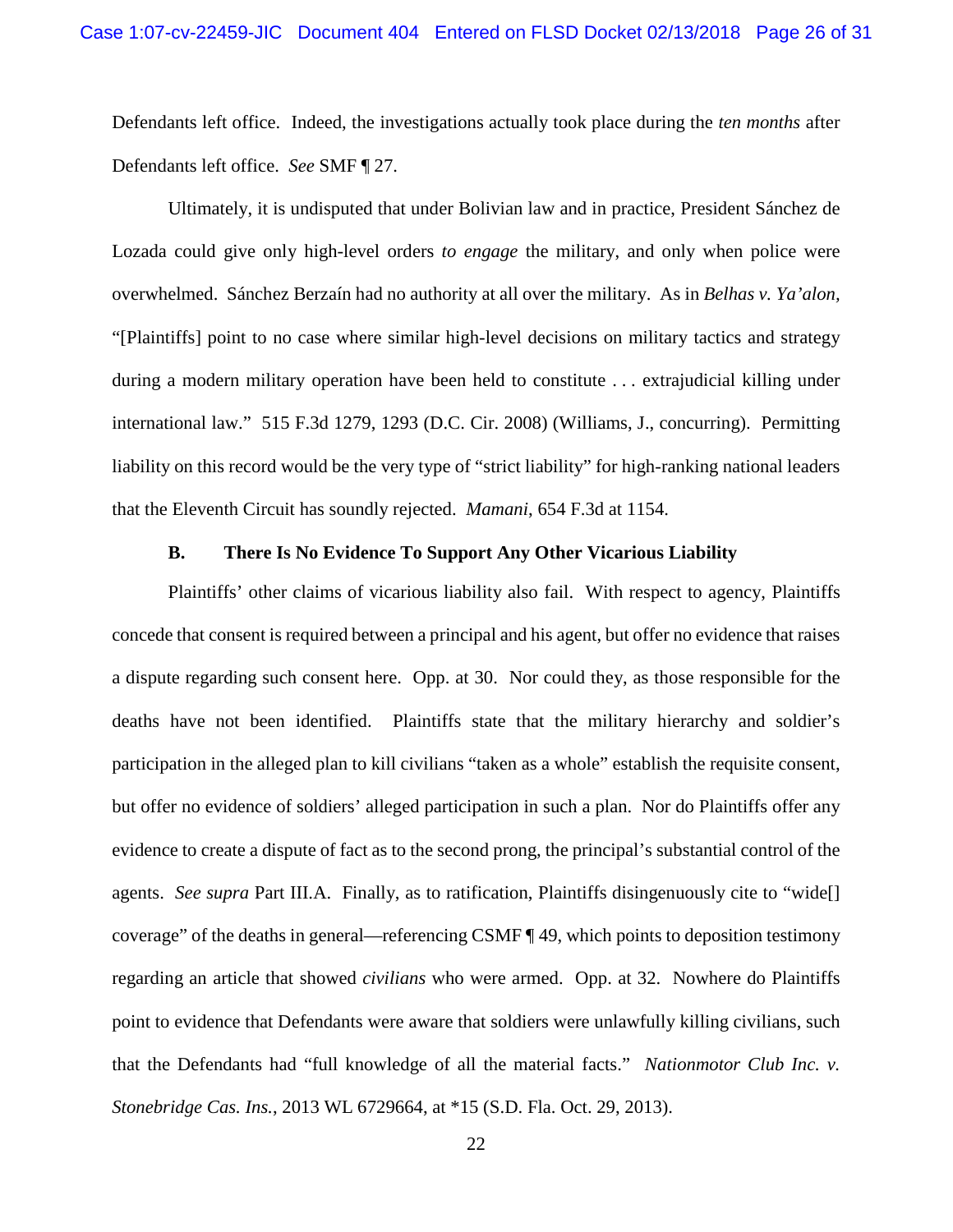As to conspiracy, Plaintiffs attempt to raise a dispute regarding the first two elements that two or more persons agreed to commit a wrongful act, and that Defendants joined the conspiracy knowing at least one of the goals of it and intending to help accomplish it. They rely on the inadmissible declaration of Victor Hugo Canelas, a well-known political enemy of the President. *See* Opp. at 29; *see also* Resp. CSMF ¶ 197. Even if admissible, it is not evidence of a purported agreement to commit the alleged wrongful acts. Mr. Canelas claims only that President Sánchez de Lozada "indicated" his agreement with something Mr. Berzaín said. Mr. Canelas does not state how he "indicated" this agreement—certainly there was nothing verbal. Otherwise, Mr. Canelas would have said so. Since Mr. Canelas is not a mind-reader, his conclusory assertion is insufficient to create a material disputed fact as to a conspiracy. *See Valderrama v. Rousseau*, 780 F.3d 1108, 1112 (11th Cir. 2015).

Plaintiffs also fail on the third element of conspiracy, an overt act taken in furtherance of it. They state, without support, that "Defendants took steps to implement their plan, by changing the rules governing military involvement in civilian protests and unleashing a campaign of military violence against civilians." Opp. at 29. The public safety law to which they refer, which modestly increased penalties for crimes committed in connection with violent protests, hardly constitutes a wrongful act. Moreover, Plaintiffs concede that it was *Congress*—not Defendants—that passed that law. CSMF ¶ 224. Plaintiffs also fail to dispute Defendants' testimony that they never even *saw* the Manual for the Use of Force or the Republic Plan before this litigation, let alone offer any evidence that they had any involvement with the creation or implementation of such military documents. CSMF ¶ 181, 182. And they fail to identify any specific wrongful act committed by anyone in the "conspiracy," or even who the alleged co-conspirators are other than Defendants.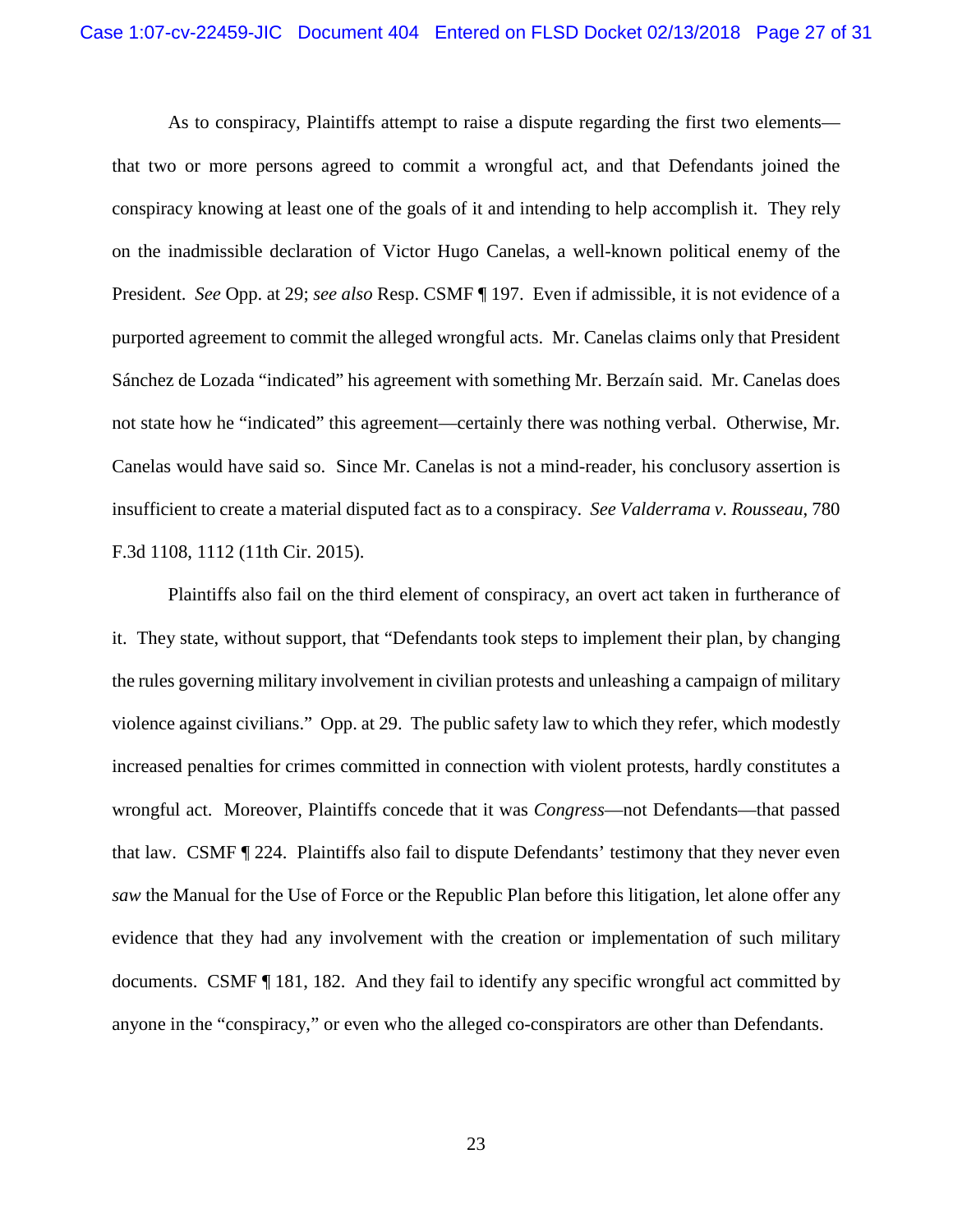## <span id="page-27-0"></span>**IV. Plaintiffs Common Law Claims Fail as a Matter of Law**

Plaintiffs cannot establish the intent requirement of their intentional wrongful death common law claims for the reasons stated above. Additionally:

*Bolivian law.* Bolivian law does not recognize indirect liability for a wrongful death claim. The closest theory appears to be a "mediate perpetrator"—but that specifically is not available for civil liability in Bolivia. SMF ¶ 191. Vicarious liability in the Trial of Responsibilities is irrelevant. Putting aside that the proceeding was hardly a model of due process, *see* Mot. To Exclude Material Re: Trial of Responsibilities, Dkt. 337, that was a criminal, not civil, trial.

Independently, the Bolivian law claims are precluded because Plaintiffs brought their civil claims before the criminal trial concluded. *See* Defs.' Br. at 34, Dkt 321-1. Plaintiffs cite no authority in opposition to this defense. Opp. at 33. Plaintiffs could have filed their Bolivian civil law claims in the United States after the Trial of Responsibilities ended. But they chose to file at a time when Bolivian law precluded them from pursuing civil claims.

*Florida law*. The Florida state wrongful death statute (which would apply Bolivian law), is preempted by the TVPA under field preemption*.* Plaintiffs cite general principles but offer no meaningful challenge or application of those principles. Opp. at 38-39. Instead, Plaintiffs misrepresent the cases they cite as rejecting Defendants' argument that the TVPA preempts a state wrongful death claim. *See* Opp. at 38. Not one of those cases does so.<sup>[14](#page-27-1)</sup> Further, the wrongful death statute is preempted by the TVPA under the foreign affairs doctrine*.* Plaintiffs claim that

<span id="page-27-1"></span> <sup>14</sup> *See Velez v. Sánchez*, 693 F.3d 308, 332 (2d Cir. 2012) (remanding on federal FLSA claim and therefore also vacating dismissal of related state labor law claims); *Jovic v. L-3 Servs., Inc.*, 69 F. Supp. 3d 750, 762 (N.D. Ill. 2014) (rejecting argument that TVPA and ATS preempted state law claims with no foreign implications); *Arias v. Dyncorp*, 517 F. Supp. 2d 221, 228 (D.D.C. 2007) (rejecting that a State Department initiative was intended to supersede state tort claims); *William v. AES Corp.*, 28 F. Supp. 3d 553, 574 (E.D. Va. 2014) (not considering preemption or the TVPA).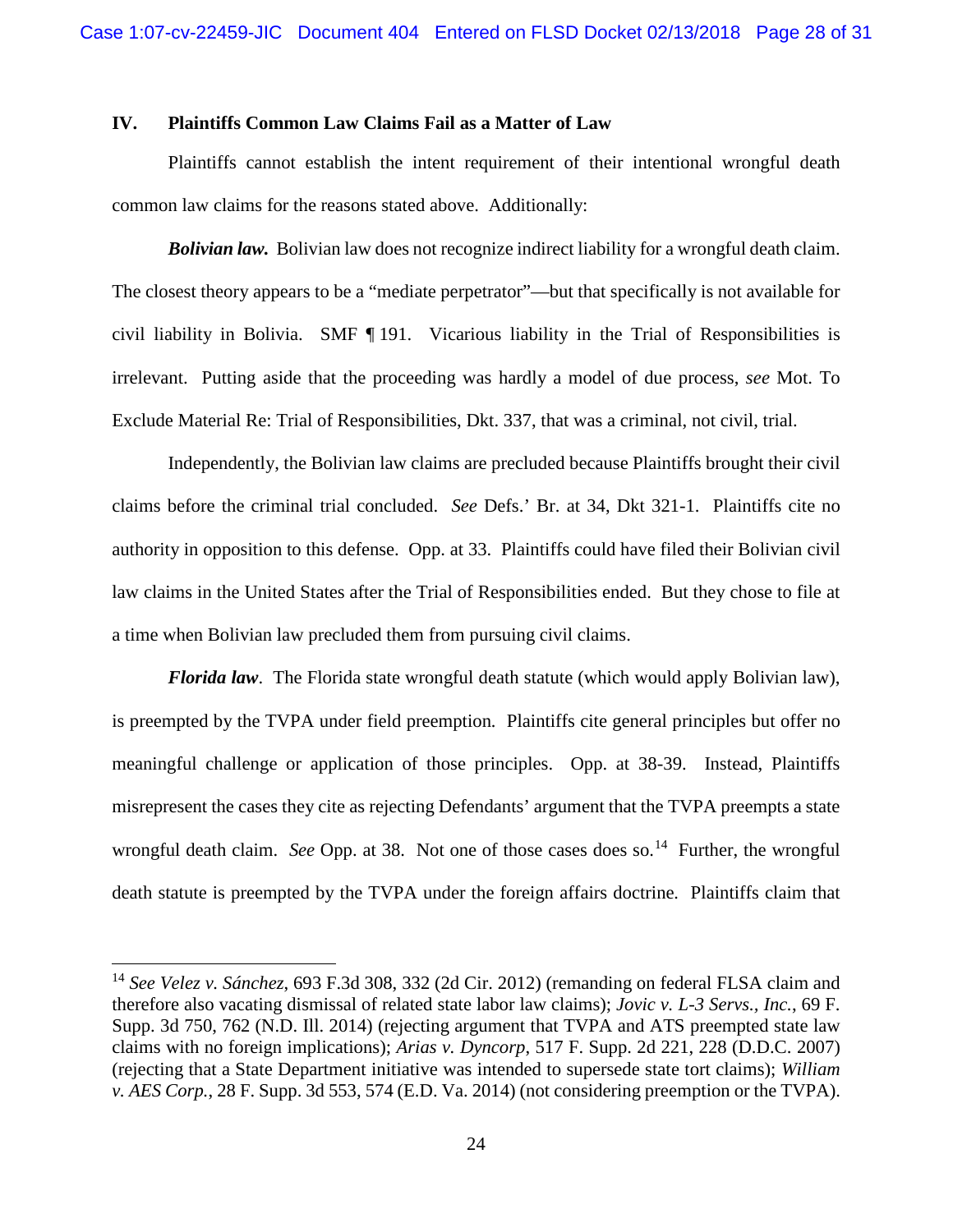foreign affairs are not relevant here, even though the State Department would not permit a former Ambassador to be deposed precisely because of the foreign affairs implications of this litigation. Florida's weak interest in this case is easily outweighed by its foreign policy implications.<sup>[15](#page-28-2)</sup>

## <span id="page-28-0"></span>**V. Two Plaintiffs' Claims Fail for Independent Reasons**

Plaintiffs concede that Ms. Villalobos and Mr. Mamani Aguilar did not personally seek or obtain the compensation available to them under the 2008 Humanitarian Assistance law. *See* Resp. CSMF ¶¶ 5, 10. Their failure to exhaust these remedies, as required by this Court and under the TVPA, requires dismissal of their claims.

Ms. Villalobos's claims also fail because she was never married to Lucio Gandarillas Ayala, the decedent on behalf of whom she brings this case. Plaintiffs do not dispute that under the Bolivian Constitution in effect in 2003, common law marriage that meets certain conditions "produce[s] effects *similar to those of* marriage," but not the same as marriage. CSMF ¶ 195. Instead, Plaintiffs ask this court retroactively to apply the definition of marriage under the Bolivian Constitution passed in 2009—six years after the death, and two years after this case began without any basis under U.S. law. *See Cohen v. Shushan*, 212 So. 3d 1113, 1114-15 (Fla. Dist. Ct. App. 2017) (the question is whether the "couple was ever lawfully married under [the foreign] law . . . at the time of [decedent's] passing"). Accordingly, Ms. Villalobos's claims must be dismissed.

#### **CONCLUSION**

<span id="page-28-1"></span>For the foregoing reasons, the Court should grant Defendants' motion for summary judgment.

<span id="page-28-2"></span> <sup>15</sup> Plaintiffs cite Part VI of *Doe v Exxon Mobil Corp.*, 654 F.3d 11, 70-71 (D.C. Cir. 2011). The D.C. Circuit has expressly vacated Part VI of that opinion. *See Doe v. Exxon Mobil Corp.*, 527 F. App'x 7 (D.C. Cir. 2013) (vacating "parts IV and VI of opinion").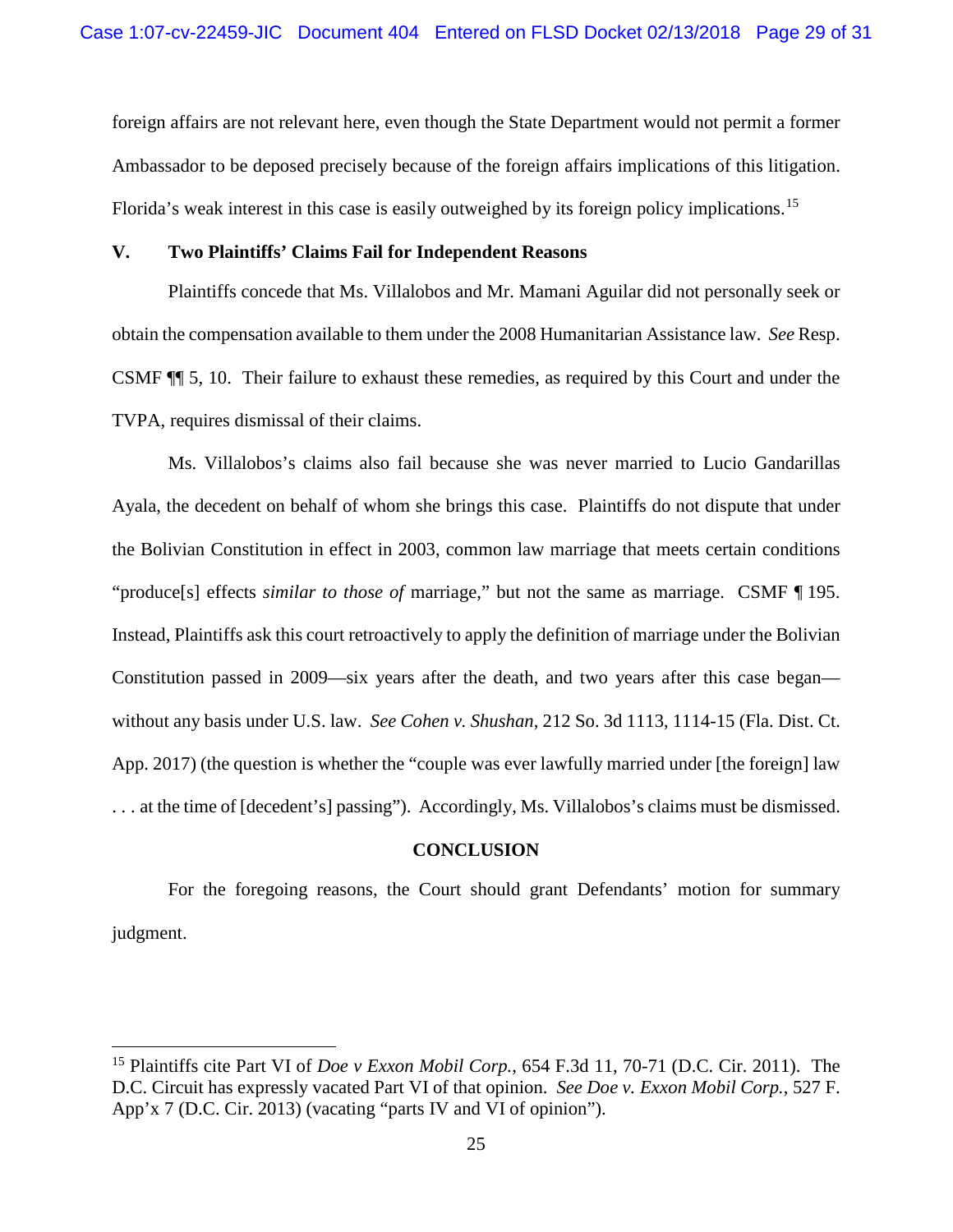Dated: January 12, 2018 Respectfully submitted,

## WILLIAMS & CONNOLLY LLP

/s/ Ana C. Reyes

Stephen D. Raber (*pro hac vice*) Ana C. Reyes (*pro hac vice*) James E. Gillenwater (*pro hac vice*) Suzanne M. Salgado (*pro hac vice*) Giselle Barcia (*pro hac vice*) 725 Twelfth Street, N.W. Washington, DC 20005 (202) 434-5000

#### BECKER & POLIAKOFF, P.A.

Evan B. Berger 1 East Broward Blvd., Suite 1800 Ft. Lauderdale, FL 33301 (954) 364-6055

*Attorneys for Defendants*